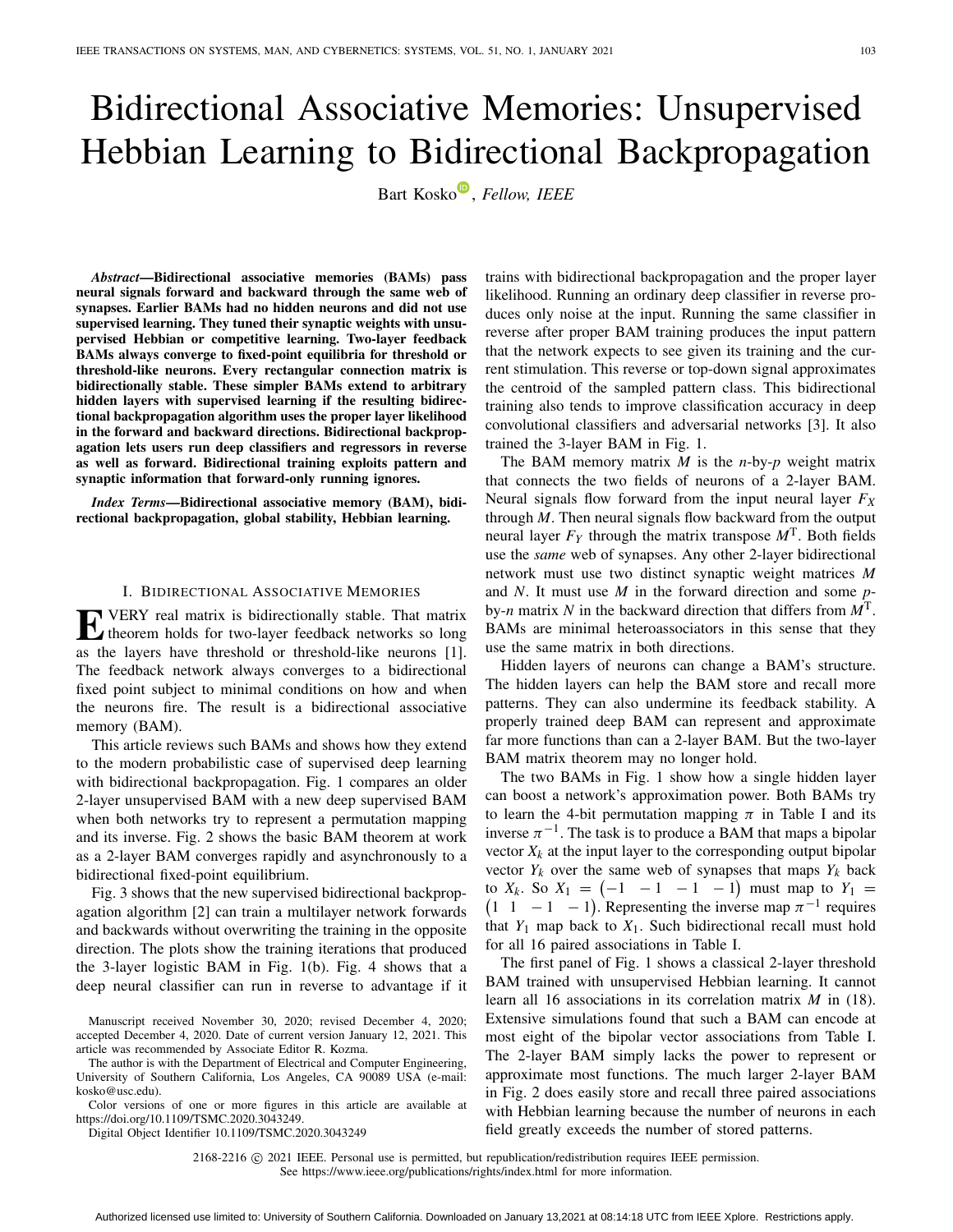

<span id="page-1-0"></span>Fig. 1. Bidirectional approximation and representation of the permutation function  $\pi$  in Table [I](#page-1-1) and its inverse  $\pi^{-1}$ . (a) 2-layer BAM with no hidden units. Its correlation memory matrix *M* in [\(18\)](#page-5-0) can accurately store and recall only 8 of the 16 vector associations as BAM fixed-point equilibria. Those learned associations are the first eight listed in Table [I.](#page-1-1) (b) 3-layer BAM exactly represents the 4-bit bipolar permutation function  $\pi$  and its inverse  $\pi^{-1}$  over the same web of synapses because it trained with supervised bidirectional backpropagation. A 3-layer BAM with  $2^n$  hidden threshold neurons can exactly represent any *n*-bit permutation and its inverse [\[2\]](#page-12-1).

The second panel in Fig. [1](#page-1-0) shows a 3-layer BAM trained with bidirectional backpropagation. This 3-layer BAM encodes the entire permutation mapping in Table [I](#page-1-1) and its inverse mapping. It achieves this bidirectional mapping feat at the cost of using hidden threshold (steep logistic) neurons. It also trains with the far more computationally heavy bidirectional backpropagation learning algorithm [\[2\]](#page-12-1), [\[3\]](#page-12-2). It turns out that a 3-layer threshold BAM with 2*<sup>n</sup>* hidden neurons can exactly represent any *n*-bit permutation mapping. So bidirectional backpropagation here reduced the needed number of hidden neurons from 16 to 5. The final section shows how bidirectional backpropagation uses the BAM's global likelihood structure to solve the problem of how to train synapses in one direction without overwriting their prior training in the reverse direction.

BAMs can also combine the rapid convergence of unsupervised two-layer BAMs with supervised multilayer BAMs. Simple 2-layer BAMs can pretrain the contiguous layers of a deep network with unsupervised learning. These simple BAMs correspond to restricted Boltzmann machine networks in this pretraining context [\[4\]](#page-12-3). The statistical version of such Boltzmann-machine pretraining turns out to be a special case of the generalized expectation–maximization (EM) algorithm for maximum-likelihood estimation [\[5\]](#page-12-4). The ABAM theorem below shows that this convergence of this adaptive system is deterministic and requires no statistical interpretation.

The next sections present a more general form of the discrete BAM theorem and review the continuous version of the adaptive BAM theorem for unsupervised Hebbian or competitive learning. The final section shows how bidirectional

<span id="page-1-1"></span>TABLE I 4-BIT BIPOLAR PERMUTATION FUNCTION (SELF-BIJECTION)  $\pi$  and ITS INVERSE  $\pi^{-1}$  THAT THE 3-LAYER BAM NETWORK REPRESENTS EXACTLY IN FIG. [1\(](#page-1-0)b). THE INVERSE  $\pi^{-1}$  MAPS THE OUTPUT *y* BACK TO THE CORRESPONDING INPUT *x*

| Input $x$              | Output $y$    | Input $x$               | Output $y$                               |
|------------------------|---------------|-------------------------|------------------------------------------|
| –<br>——<br>-- --<br>-+ | $ -$<br>$- -$ | — +<br>$\pm$<br>--<br>۳ | — +<br>$\rightarrow$<br><b>1200</b><br>— |

backpropagation can train a deep classifier or regressor by exploiting the probabilistic structure of each neural layer in the forward and backward directions.

## II. BAM GLOBAL STABILITY

A Lyapunov argument shows that every 2-layer BAM is globally stable. The discrete case differs from the continuous case both in terms of the BAM system Lyapunov function and in terms of the update strategy. We first present the discrete case in some detail. The next section shows how stability applies in the continuous and more general case when unsupervised learning laws update the memory matrix while the neurons change. The proof technique is similar. Some forms of BAM stability can still hold for neural signals with time delays that can model the transmission times of axonal signals [\[6\]](#page-12-5). Other BAM models with time delays ensure solutions with periodic oscillations [\[7\]](#page-12-6).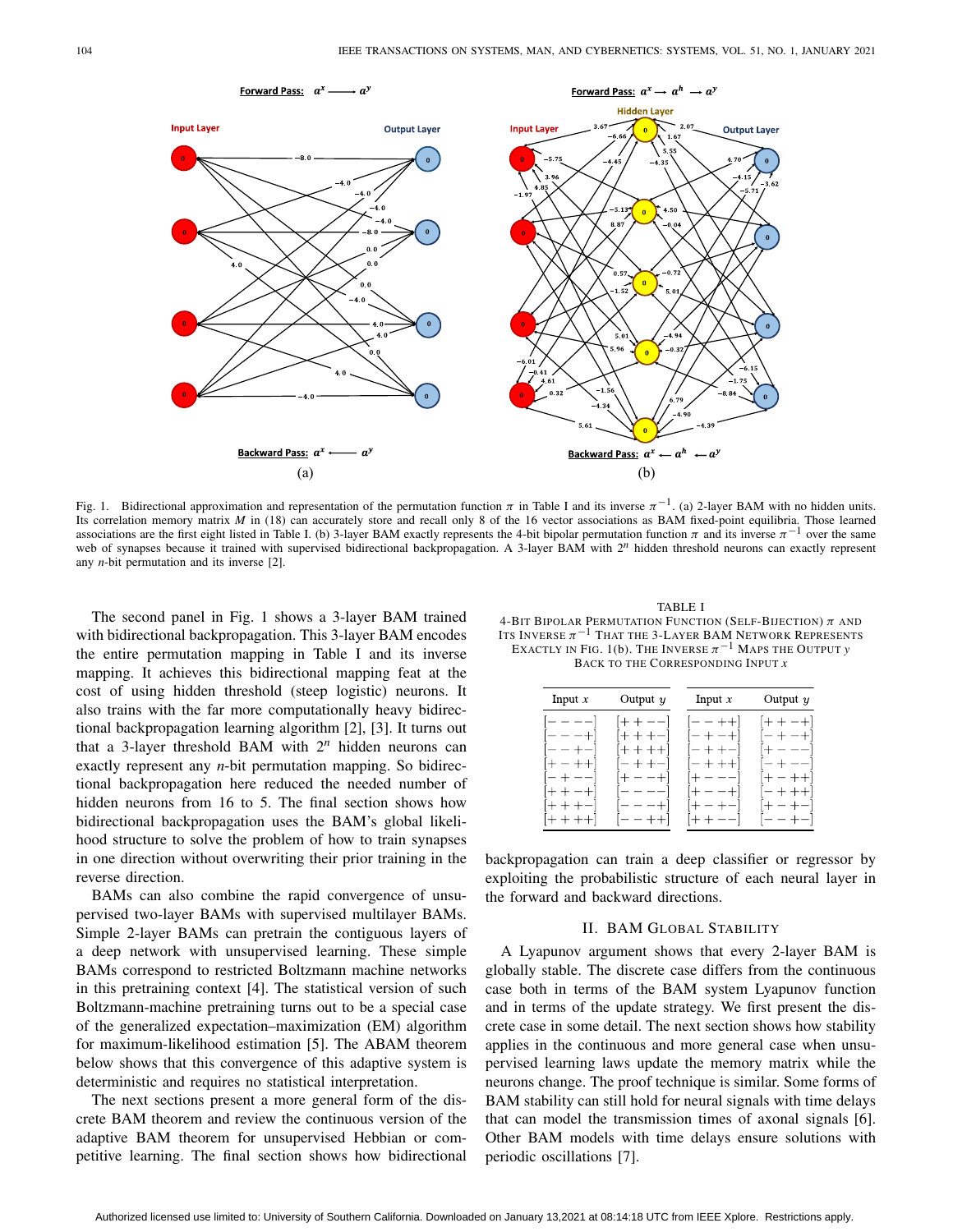Global stability shows that a 2-layer BAM system converges to a BAM fixed-point attractor. So such BAMs avoid complex periodic equilibria. Nor do they wander chaotically in the state space. But global stability does not show *which* attractor the BAM converges to. The result is akin to knowing that an airplane will land at an airport but not knowing which airport.

Discrete BAM stability involves a back-and-forth convergence path from an initial input state vector *A* to a final fixed-point attractor  $(A_f, B_f)$ . The input state *A* passes forward through the memory matrix *M*. The nonlinear operations at the output layer produce the output state vector  $B$ . The state vectors *A* and *B* are binary or bipolar vectors in practice. The output state vector *B* feeds back through the transpose matrix  $M<sup>T</sup>$  and leads to the new input state vector *A'*. Input *A'* feeds forward through *M* and leads to the new output state vector *B* . This pendulum-like process continues until the fixed input vector  $A_f$  produces the fixed output  $B_f$  and conversely. Then the vector pair  $(A_f, B_f)$  defines a BAM fixed-point equilibrium. The next section shows that a BAM always (and rapidly) converges to a BAM fixed-point equilibrium for threshold or threshold-like neurons for any connection matrix *M*. The result holds whether all neurons in a field update at once or if a random subset updates asynchronously.

#### *A. Discrete BAM Stability*

A discrete BAM can update its neurons in almost arbitrary fashion and still ensure global stability to a BAM fixedpoint attractor. Such updates can only decrease the bounded Lyapunov function. The stability result holds for any synaptic weight matrix *M* because the bidirectional operation in effect symmetrizes the rectangular matrix *M* into a 2-by-2 block matrix with null diagonal blocks and with *M* and *M*<sup>T</sup> as the off-diagonal blocks.

A problem can arise if the forward and backward updates occur at the same time. Then the Lyapunov function can increase in some cases. This problem does not arise in practice since users update BAM neurons in one direction at a time. It does not arise at all in continuous BAMs. It can arise in the special case of a discrete Hopfield network if the user updates all neurons at the same time [\[8\]](#page-12-7), [\[9\]](#page-12-8).

The original stability theorem for discrete BAMs assumed that the neurons were on–off threshold neurons. The proof showed that the inner-product input to an updated neuron had the same sign as the update had. So the product of both signs was positive. Changes in the global energy or the Lyapunov function just summed the negative of these positive terms. The network converged to a bidirectional fixed point when the energy function reached a lower bound. This stepwise decrease was not trivial because the threshold state changes ensured a minimal downward step size. We here extend this theorem to allow steep sigmoid functions such as logistics to approximate the thresholds. The same proof goes through if we assume that there remains a minimal downward step size in the energy function.

The 2-layer BAM consists of *n* threshold or threshold-like neurons in the *X* field and *p* such neurons in the *Y* field. The arbitrary *n*-by-*p* matrix *M* connects the input neuron field  $F_X$  to the output field  $F_Y$ . The output field  $F_Y$  can be a hidden layer in more general mutlilayer BAMs. The fields  $F_X$  and  $F_Y$ can also have fixed self-connections or intrafield connections so long as the corresponding *n*-by-*n* and *p*-by-*p* connection matrices are symmetric. We assume for simplicity that they are null matrices. We also here ignore exogenous inputs to the neurons without any loss of generality. The section on continuous neurons below restores these external inputs.

The following activation notation describes the BAM network operations. The *i*th neuron in  $F_X$  converts the innerproduct input  $o_i^x$  to the input sigmoidal activation  $a_i^x(o_i^x)$ . Let  $\mathbf{a}^{X}(t)$  denote the row vector of input  $F_X$  neurons at time *t*:  $\mathbf{a}^X(t) = (a_1^X(t), \dots, a_n^X(t))$ . The stand-alone activation  $a_i^X$  also implies at a given time that it receives input  $o_i^x$ :  $a_i^x = a_i^x(o_i^x)$ . Let  $\mathbf{a}^Y$  likewise denote the row vector of  $p$  output (or hidden) neural activations in the field  $F_Y$ :  $\mathbf{a}^Y = (a_1^y(c_1^y), \ldots, a_p^y(c_p^y)).$ The memory matrix value  $m_{ij}$  of  $M$  denotes the directed synaptic path from the *i*th neuron in  $F_X$  to the *j*th neuron in  $F_Y$ .

The default activation  $a_j^y$  is a steep binary or bipolar logistic function of its argument  $o_j^{\circ}$ . The binary activation has the form

<span id="page-2-1"></span>
$$
a_j^y(o_j^y) = \frac{1}{1 + \exp(-c \, o_j^y)}
$$
 (1)

$$
= \frac{1}{1 + \exp(-c \sum_{i=1}^{n} a_i^x m_{ij})}
$$
 (2)

for inner-product input

<span id="page-2-2"></span>
$$
o_j^y = \sum_{i=1}^n a_i^x m_{ij}
$$
 (3)

and for steepness parameter  $c > 0$ . Values  $c \geq 5$  produce *de facto* binary threshold functions. But the logistic activation has a simple and smooth derivative

<span id="page-2-3"></span>
$$
\frac{\partial a_j^y}{\partial o_j^y} = c \ a_j^y (1 - a_j^y). \tag{4}
$$

The activation  $a_j^y$  can also be a classical binary threshold with threshold  $T_i$ 

<span id="page-2-0"></span>
$$
a_j^y(o_j^y) = \begin{cases} 1 & \text{if } o_j^y > T_j \\ 0 & \text{if } o_j^y < T_j. \end{cases}
$$
 (5)

The *j*th neuron does not change state if  $o_j^y = T_j$  (or the neuron can randomly break the tie). This allows asynchronous updates because then a neuron need not make an update decision at a given time *t* even if the inner-product input  $o_j^y$  exceeds or falls below the threshold  $T_j$ . The threshold neuron simply maintains its current on-or-off status in such cases.

The output activation vector  $\mathbf{a}^Y$  of *p* logistic values defines a point in the *p*-dimensional unit hypercube  $I^p = [0, 1]^p : \mathbf{a}^Y \in I^p$ . So the output state vector  $\mathbf{a}^Y$  defines a finite fuzzy set [\[10\]](#page-12-9), [\[11\]](#page-12-10). Its time evolution defines a sequence of *p*-dimensional fuzzy sets in the unit *p*-cube. The bipolar logistic activation  $b_j^y$  scales and translates the corresponding binary activation  $a_j^y$  to a value in the bipolar interval [-1, 1]:  $b_j^y = 2a_j^y - 1$ . Then the bipolar state vector **b**<sup>*Y*</sup> is a point in the *p*-dimensional bipolar cube  $[-1, 1]^p$ .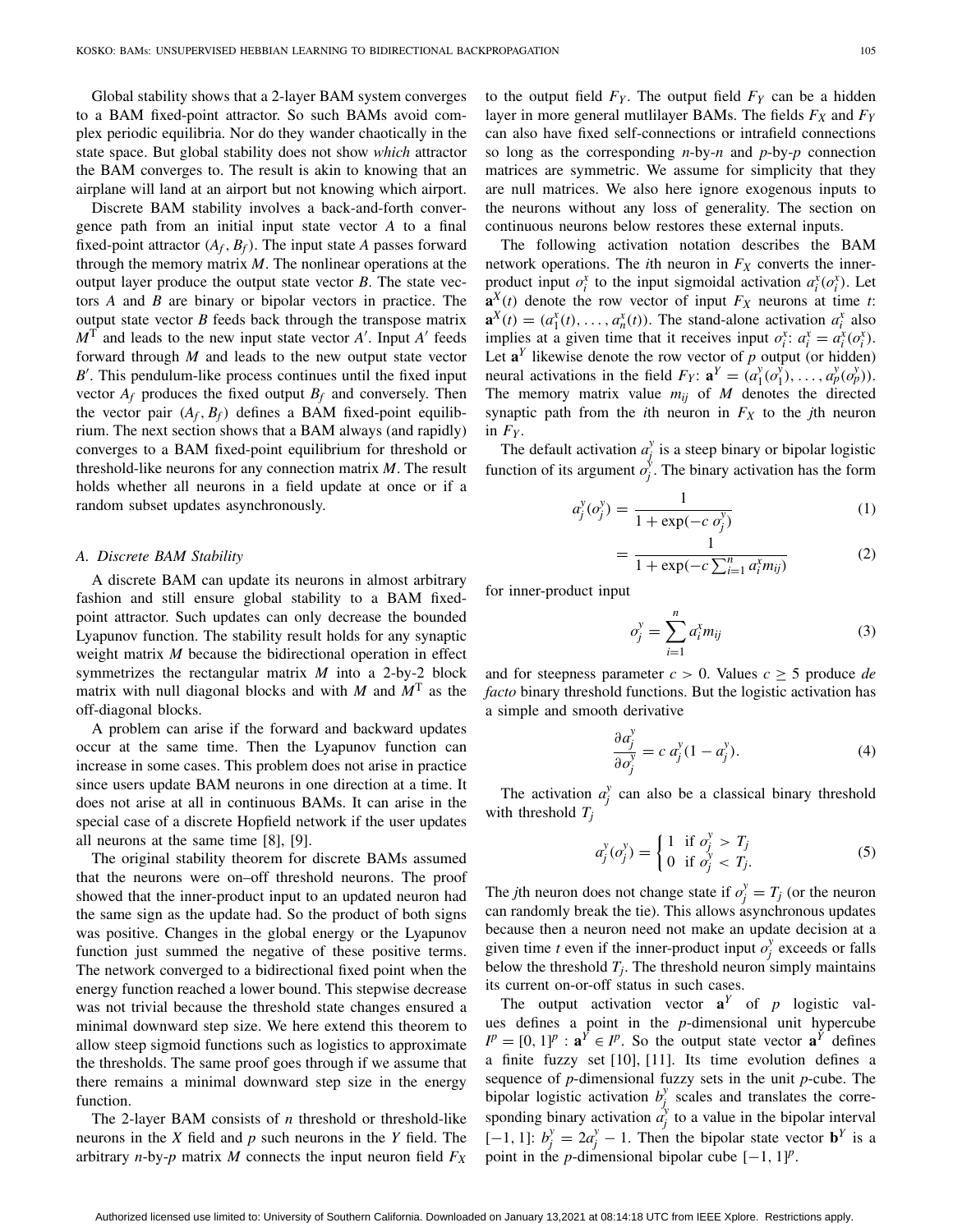The network energy or Lyapunov function *E* has a forwardpass component *Ef* and a backward-pass component *Eb*. The energy has the sum form  $E = E_f + E_b$ . We will see below that bidirectional backpropagation has a similar summed-error structure because of the log-likelihood structure that arises from the joint bidirectional likelihood:  $\ln p(\mathbf{y}|\mathbf{x}, M)p(\mathbf{x}|\mathbf{y}, M) = \ln p(\mathbf{y}|\mathbf{x}, M) + \ln p(\mathbf{x}|\mathbf{y}, M)$ . This is the key insight in deriving the bidirectional backpropagation algorithm [\[2\]](#page-12-1).

The directional energy *E* itself is just a smooth function of the system coordinates  $x_1, \ldots, x_n$  and  $y_1, \ldots, y_p$ . A simple Taylor's series expansion gives the energy as a quadratic form since the first-order condition for an extremum is that all first partial derivatives equal zero [\[9\]](#page-12-8). This gives the forward-pass energy  $E_f$  as the scaled quadratic form  $E_f = E_f(\mathbf{a}^X, \mathbf{a}^Y | M)$  =  $-(1/2)\mathbf{a}^{X}M(\mathbf{a}^{Y})^{T}$ . The backward-pass energy  $E_b$  has likewise a quadratic form:  $E_b = -(1/2)\mathbf{a}^Y M^T(\mathbf{a}^X)^T$ . Taking the transpose shows that these two energies are equal because the transpose of a scalar is just the scalar:  $E_b = -(1/2)\mathbf{a}^Y M^T(\mathbf{a}^X)^T$  $(- (1/2)a^Y M^T (a^X)^T)^T = -(1/2)a^X M (a^Y)^T = E_f$  for any matrix *M*. Then the total energy of the 2-layer BAM equals the unscaled quadratic form

<span id="page-3-0"></span>
$$
E = E_f + E_b = -\frac{1}{2}\mathbf{a}^X M (\mathbf{a}^Y)^T - \frac{1}{2}\mathbf{a}^Y M^T (\mathbf{a}^X)^T \qquad (6)
$$

$$
= -\mathbf{a}^X M (\mathbf{a}^Y)^T
$$
 (7)

$$
= -\sum_{i=1}^{n} \sum_{j=1}^{p} a_i^x a_j^y m_{ij}.
$$
 (8)

So the BAM energy is just the unweighted average of the forward and backward energies. The absolute matrix entries  $|m_{ij}|$  give a finite lower (and upper) bound on the total BAM energy *E*

$$
E(\mathbf{a}^{X}, \mathbf{a}^{Y}|M) \geq -\sum_{i=1}^{n} \sum_{j=1}^{p} |m_{ij}|.
$$
 (9)

The proof of the basic discrete BAM theorem shows that any activation state change  $\Delta a_i^x$  or  $\Delta a_j^y$  in either direction must decrease the energy *E*. So  $\Delta E < 0$  holds along BAM state trajectories.

*Discrete BAM Theorem:* Every connection matrix *M* is bidirectionally stable for threshold or threshold-like neurons and for asynchronous or synchronous state updates.

*Proof:* Consider a forward pass from the input neural field  $F_X$  to the output or hidden neural field  $F_Y$ . Assume that at least one output neuron changes state from time *t* to the current time  $|t+1: |\Delta a_j^y(t+1)| = |a_j^y(t+1) - a_j^y(t)| > 0$ . Then the update vector  $\Delta \mathbf{a}^{\gamma}(t+1) = (\Delta a_1^{\gamma}(t+1), \ldots, \Delta a_p^{\gamma}(t+1))$  is not the null vector. So the updates at  $F_Y$  at time  $t+1$  can involve any of the  $2^p - 1$  asynchronous or random update choices of the *p* output neurons.

We assume that the *j*th neuron in  $F<sub>Y</sub>$  has a binary threshold activation as in [\(5\)](#page-2-0). This involves no loss of generality because the convergence argument uses only the sign of  $\Delta a_j^y(t+1)$ . We do assume that the logistic activation [\(1\)](#page-2-1) or any other smooth sigmoid activation is sufficiently steep so that discrete state changes are not trivially small. We also assume for simplicity that all threshold neurons have zero thresholds:  $T_j = 0$  in [\(5\)](#page-2-0). Then either  $\Delta a_j^y(t+1) = 1$  or  $\Delta a_j^y(t+1) = -1$  holds. This exclusive-or disjunction holds because the nonzero state change  $\Delta a_j^y(t+1) \neq 0$  implies that either  $\Delta a_j^y(t+1) = a_j^y(t+1) - a_j^y(t) = 1 - 0 = 1$  or  $\Delta a_j^y(t+1) = a_j^y(t+1) - a_j^y(t) = 0 - 1 = -1$  holds. The nonzero state change  $\Delta a_j^y(t+1) \neq 0$  for a logistic activation likewise implies that either  $\Delta a_j^y(t+1) > 0$  for an activation increase or  $\Delta a_j^y(t+1) < 0$  for an activation decrease.

Consider first the change in the BAM energy  $\Delta E$  for a forward pass. Put  $\Delta E(t + 1) = E(t + 1) - E(t)$ . Then the threshold update in [\(5\)](#page-2-0) can only decrease the energy on the forward pass if  $\Delta a_j^y(t+1) \neq 0$  for at least one output neuron

$$
\Delta E(t+1) = -\mathbf{a}^{X}(t)M(\Delta \mathbf{a}^{Y}(t+1))^{T}
$$
 (10)

$$
= -\sum_{j=1}^{p} \left( \sum_{i=1}^{n} a_i^x(t) m_{ij} \right) \Delta a_j^y(t+1) \tag{11}
$$

$$
< 0 \tag{12}
$$

because  $sign(\Delta a_j^y(t+1)) = sign(\sum_{i=1}^n a_i^x(t)m_{ij})$  from [\(5\)](#page-2-0). The sum over the *p* output neurons shows that  $\Delta E < 0$  holds along trajectories for the synchronous update of all output neurons or for any non-null asynchronous update choice of *FY* neurons because the sign equality holds for every output neuron such that  $\Delta a_j^y(t+1) \neq 0$ .

The same argument holds for the backward-sweep update epoch. Then the output activation state vector  $\Delta a^{Y}(t + 1)$ passes through the transpose  $M<sup>T</sup>$ . Assume that it updates at least one input neuron so that  $\Delta a_i^x(t+1) \neq 0$  holds

$$
\Delta E(t+1) = -\mathbf{a}^{Y}(t+1)M^{T}(\Delta \mathbf{a}^{X}(t+1))^{T}
$$
 (13)

$$
= -\sum_{i=1}^{n} \left( \sum_{j=1}^{p} a_j^{y}(t+1)m_{ij} \right) \Delta a_i^{x}(t+1) \quad (14)
$$
  
< 0 \qquad (15)

$$
<0\tag{15}
$$

because  $sign(\Delta a_i^x(t + 1)) = sign(\sum_{j=1}^p a_j^y(t + 1)m_{ij})$ . The backward update sweep follows the forward update sweep. So synchronous or asynchronous updates at one field cannot interfere with updates at the other. So the bounded energy *E* decreases along trajectories:  $\Delta E < 0$ .

The proof shows that we can weaken the assumption that each neuron update strictly decreases the energy in a forward or a backward sweep. The total energy inequality  $\Delta E < 0$ requires only that the negative neuron updates in one field outweigh the positive updates in that field. So requiring only net-negative updates allows mild forms of random or noisy update schemes. We can further weaken the assumption and allow simultaneous updates in both fields so long as the total number of negative neuron updates outweighs the total number of positive updates at discrete-time increment *t*. We can still further weaken the assumption by allowing nonmontonic activation functions such as Gaussians so long as the sigmoidal updates swamp them in the final update tally.

The next section shows how this basic BAM global stability extends to the more complex case where synaptic learning takes place while the neurons at  $F_X$  and  $F_Y$  change as well. The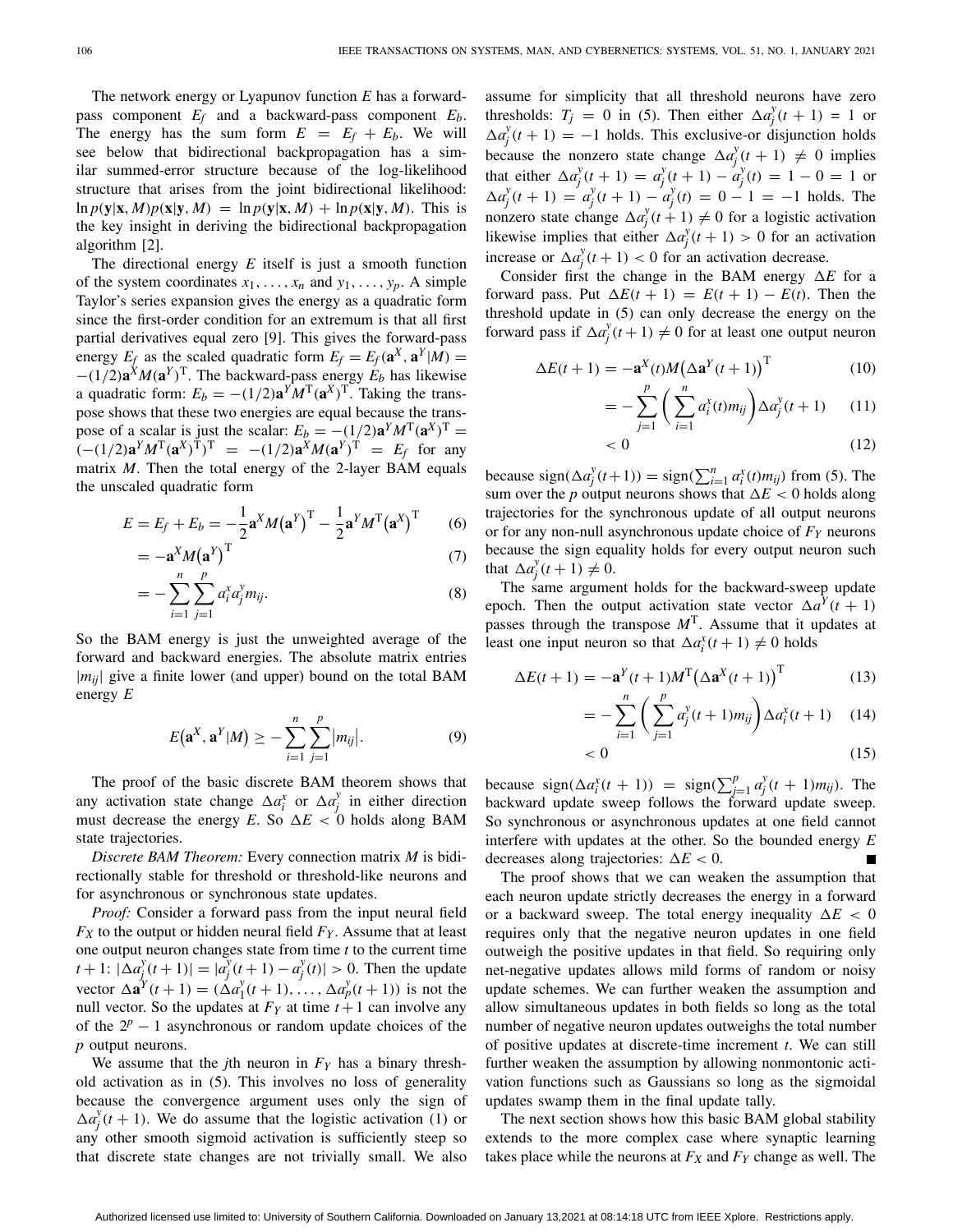results hold for the general class of Cohen–Grossberg neural models that include the important special cases of additive and shunting neural dynamics [\[12\]](#page-12-11).

# III. ADAPTIVE BAM THEOREMS

A natural question is whether the memory matrix *M* itself can change slightly and still preserve BAM stability as the neurons update. The fact that every matrix *M* is bidirectionally stable suggests that this should hold for at least slight perturbations of the matrix elements *mij*.

Any change to the memory matrix *M* is a form of learning. Learning in a feedback system risks instability because changing the synaptic values in *M* can undermine the stability of the two neural fields  $F_X$  and  $F_Y$ . Changing the neural fields also risks destabilizing learning. Neural stability itself corresponds to pattern formation. The final snapshot of Fig. [2](#page-4-0) shows this with the stable recall of the (*S*, *E*) association. So pattern learning should make just those changes to *M* that allow it to encode new neural patterns at  $F_X$  and  $F_Y$ 

Pattern learning creates a *stability–plasticity* dilemma for learning in any feedback system. The synaptic values in *M* must be plastic enough so that changes encode the neural patterns that play out across the connected neural fields. But the synaptic values in *M* cannot change so much that they undo the stable neural patterns that the synaptic values try to encode.

The next section develops a discrete adaptive BAM theorem that balances both horns of the stability–plasticity dilemma with unsupervised Hebbian learning. The result extends to the continuous case. It also opens the way to supervised bidirectional backpropagation in the multilayer case.

#### *A. Hebbian Correlation Matrix Learning*

A simple way to update *M* is also one of the oldest: just add up outer-product correlation matrices [\[13\]](#page-12-12), [\[14\]](#page-12-13). The resulting memory matrix *M* can encode only a small number of pattern associations as BAM fixed-point equilibria as in Fig. [1\(](#page-1-0)a) or Fig. [2.](#page-4-0)

Such correlation encoding gives insight into why these correlation BAM matrices lead to accurate pattern recall if the number *m* of associations is small. It also suggests unsupervised learning laws that extend BAM stability.

A BAM correlation memory matrix *M* encodes *m* bipolar vector associations  $(X_i, Y_i)$ . The discrete (offline) learning processing starts with *m* bipolar associations  $(X_1, Y_1), \ldots, (X_m, Y_m)$  for bipolar row vectors  $X_i \in \{-1, 1\}^n$ and  $Y_i \in \{-1, 1\}^p$ . Encode the *j*th association  $(X_i, Y_j)$  in the *n*by-*p* bipolar outer-product matrix  $M_j = X_j^T Y_j$ . Then encode all *m* associations as the sum of the *m* outer-product matrices  $M_i$ 

<span id="page-4-1"></span>
$$
M = \sum_{j=1}^{m} M_j = \sum_{j=1}^{m} X_j^{\mathrm{T}} Y_j.
$$
 (16)

This simple correlation form of distributed learning shows how to erase or forget the *j*th association: just subtract *Mj* from *M*. The matrix  $-M_i$  associates the stimulus or if-part vector  $X_i$ with the response or then-part complement  $Y_j^c$  since  $Y_j^c = -Y_j$ for bipolar vectors. Binary vector associations  $(A_i, B_j)$  admit

Fig. 2. Asynchronous recall in a discrete Hebbian BAM with two layers of

<span id="page-4-0"></span>threshold neurons. A 40% noise-corrupted version of the association (*S*, *E*) stimulated the BAM as an input. The network updated six neurons at random per field on its way to convergence to the BAM fixed-point equilibrium (*S*, *E*). The input field *FX* had 140 threshold neurons. The output field *FY* had 108 threshold neurons. The 140-by-108 memory matrix *M* summed three bipolar outer-product matrices to encode the three associative patterns (*S*, *E*), (*M*, *V*), and (*G*, *N*).

bipolar encoding through the transformations  $X_i = 2A_i - I$  and  $Y_i = 2B_i - I$  if *I* is the respective n-vector or p-vector of all 1s.

Correlation encoding is a type of unsupervised Hebbian learning in the product sense that *neurons that fire together wire together* [\[9\]](#page-12-8). It likewise creates a BAM memory matrix *M* that accurately stores and recalls only a few associations  $(X_i, Y_j)$  as BAM fixed points.

The BAM memory matrix in Fig. [1\(](#page-1-0)a) stores eight bipolar associations from the bipolar 4-bit permutation map  $\pi$  in Table [I.](#page-1-1) The permutation map  $\pi : \{-1, 1\}^4 \rightarrow \{-1, 1\}^4$  is just one of the 16! or 20, 922, 789, 888, 000 such 4-bit bipolar permutations. Each permutation map is one-to-one and onto. So the inverse  $\pi^{-1}$  exists. It just maps the 4-bit string on the right back to the corresponding 4-bit string on the left.

Extensive simulations showed that the correlation technique [\(16\)](#page-4-1) can store and recall at most 8 of the 16 vector associations in permutation mapping  $\pi$  in Table [I.](#page-1-1) These eight associations correspond to the first eight entries of Table [I.](#page-1-1) The first associative pair is  $(X_1, Y_1)$  with  $X_1 =$  $(-1 \ -1 \ -1 \ -1)$  and  $Y_1 = (1 \ 1 \ -1 \ -1)$ . This gives the first outer-product memory matrix  $M_1$  as

$$
M_1 = X_1^{\mathrm{T}} Y_1 = \begin{pmatrix} -1 & -1 & 1 & 1 \\ -1 & -1 & 1 & 1 \\ -1 & -1 & 1 & 1 \\ -1 & -1 & 1 & 1 \end{pmatrix} . \tag{17}
$$

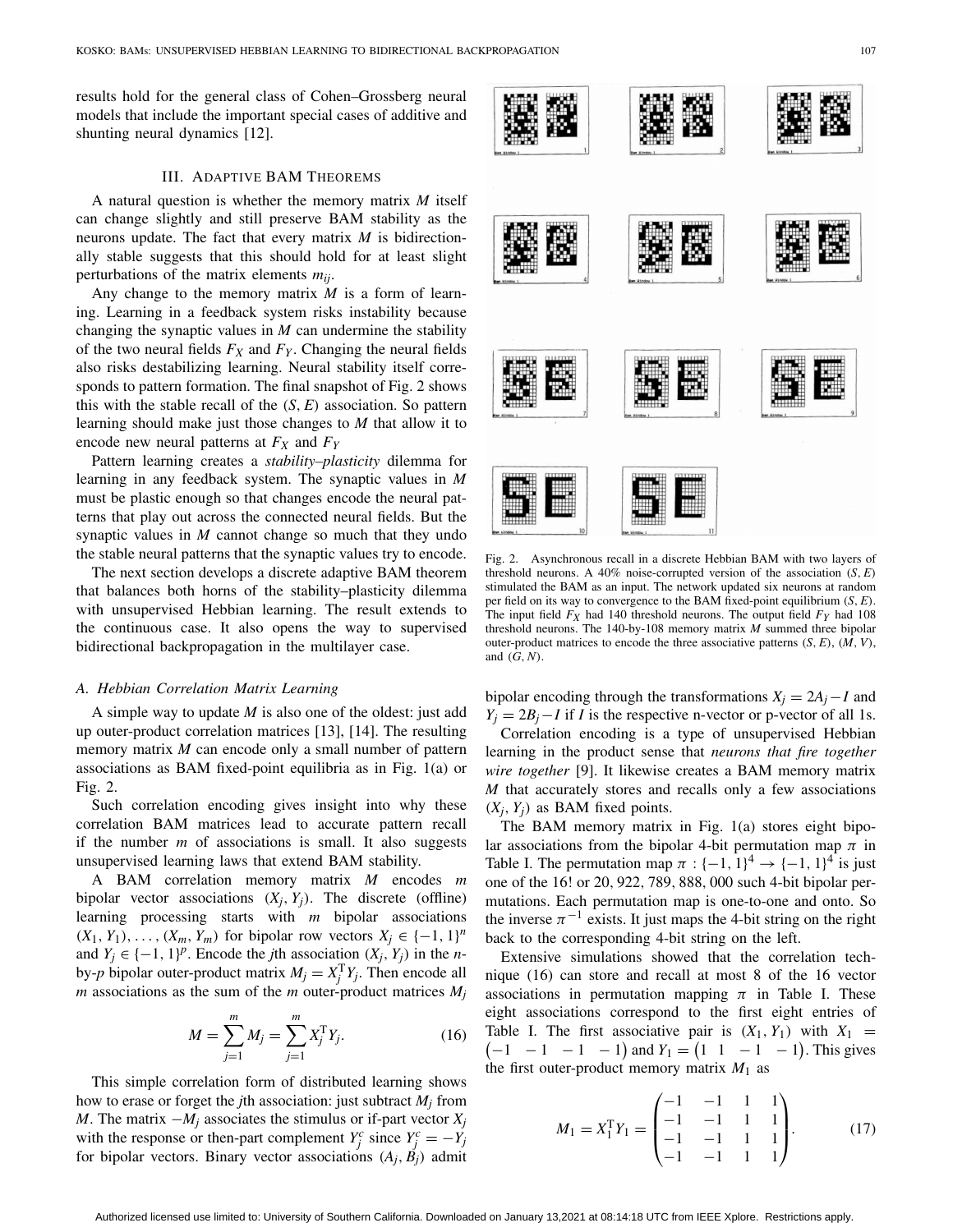The other seven matrices likewise give 4-by-4 bipolar matrices. Then the final BAM memory matrix *M* sums these first eight outer-product matrices

<span id="page-5-0"></span>
$$
M = \sum_{j=1}^{8} X_j^{\mathrm{T}} Y_j = \begin{pmatrix} -8 & -4 & 0 & 0 \\ -4 & -8 & -4 & 4 \\ -4 & 0 & 4 & 4 \\ -4 & 0 & 4 & -4 \end{pmatrix}.
$$
 (18)

The BAM matrix *M* in [\(18\)](#page-5-0) recalls the first eight associations  $(X_i, Y_j)$  in Table [I](#page-1-1) as reverberating bidirectional fixed points. Consider the synchronous update with zero threshold when  $X_1$  passes through  $M: X_1M = (20, 12, -4, -4) \rightarrow$  $(1, 1, -1, -1) = Y_1$ . Thresholding the backward pass of *Y*<sub>1</sub> through  $M^T$  gives  $Y_1M^T = (-12, -12, -12, -4) \rightarrow$  $(-1, -1, -1, -1) = X_1$ . So the pair  $(X_1, Y_1)$  reverberates in perpetuity until an external stimulus perturbs the system. Slight perturbations to these vectors still converge to the same bidirectional fixed-point equilibrium. Another example is the 7th pair  $(X_7, Y_7)$  with  $X_7 = (1, 1, 1, -1)$  and  $Y_7 = (-1, -1, -1, 1)$ . Then the forward pass gives  $X_7M =$  $(-12, -12, -4, 12)$  →  $(-1, -1, -1, 1) = Y_7$ . The backward pass gives  $Y_7M^T = (12, 20, 4, -4) \rightarrow (1, 1, 1, -1) = X_7$ . So the pair  $(X_7, Y_7)$  is also a BAM fixed point.

#### *B. Hebbian Correlation Decoding*

This section shows why correlation BAMs tend to recall the correct learned association if the number *m* of stored associations is small relative to the input and output dimensions *n* and  $p: m < min(n, p)$ . The argument uses only the structure of bipolar and binary vector spaces and simple assumptions about the distribution of 1s in a vector and the similarity of metrics. It does not use BAM feedback stability directly. It shows instead that correlation learning increases the probability that threshold decoding will select the appropriate vector at each iteration on the path toward BAM convergence. The argument further shows that bipolar inputs  $X_k$  produce more accurate recall on average than do binary inputs *Ak*.

The analysis starts with the correlation coefficient *cij*

$$
c_{ij} = X_i \cdot X_j = X_i X_j^{\mathrm{T}}
$$
 (19)

where  $X_i \cdot X_j$  denotes the ordinary inner product of two finite vectors. The correlation coefficient *cij* is an integer that lies in the range  $-n ≤ c_{ij} ≤ n$ . It scales an output bipolar vector  $Y_k$ in associative recall from a correlation matrix *M* as in [\(16\)](#page-4-1)

<span id="page-5-1"></span>
$$
X_k M = nY_k + \sum_{j \neq k}^{m} c_{kj} Y_j \tag{20}
$$

because  $c_{kk} = X_k X_k^T = n$  since the bipolar vector  $X_k$  lies in the *n*-cube  $\{-1, 1\}^n$  of bipolar *n*-vectors. The first term  $nY_k$  in [\(20\)](#page-5-1) acts as the signal term because the correlation matrix *M* stores the pair  $(X_k, Y_k)$ . The second term in [\(20\)](#page-5-1) acts as cross-talk noise from the other  $m - 1$  associations  $(X_i, Y_j)$  stored in *M*.

The sign and magnitude of the correlation coefficients *cij* assist the threshold decoding process. The input key  $X_k$  puts the maximum positive weight *n* on  $Y_k$  in [\(20\)](#page-5-1). An input *X* that is close  $X_k$  gives a correlation coefficient  $X \cdot X_k$  that is likewise close to *n*. So this signal coefficient does its best to magnify  $Y_k$  in the output sum [\(20\)](#page-5-1). This magnification only helps the threshold process in  $(5)$  recover  $Y_k$ .

The other *m*−1 coefficients *ckj* also help make the crosstalk term in [\(20\)](#page-5-1) more likely to threshold to  $Y_k$ . This effect depends on a subtle connection between the bipolar cube  $\{-1, 1\}^n$  of bipolar vectors  $X_k$  and the binary or Boolean cube  $\{0, 1\}^n$  of the corresponding bit vectors  $A_k$ . Define the  $l^1$  or Hamming distance  $H(A_i, A_j)$  between the bit vectors  $A_i$  and  $A_j$  as the number of slots in which the two vectors differ

$$
H(A_i, A_j) = \sum_{u=1}^{n} |a_i^u - a_j^u|
$$
 (21)

since  $|a_i^u - a_j^u| = 0$  if and only if  $a_i^u = 0 = a_j^u$  or  $a_i^u =$  $1 = a_j^u$  at the *u*th slot. Then we can interchange the bipolarbased correlation coefficients  $c_{ij}$  with the Hamming distances  $H(A_i, A_j)$  through the equality

<span id="page-5-2"></span>
$$
c_{ij} = n - 2H(A_i, A_j). \tag{22}
$$

The equality follows from writing  $c_{ij} = X_i \cdot X_j$  as the number of slots where the two bipolar vectors are equal minus the number where they differ. The latter difference is just the Hamming distance  $H(A_i, A_j)$ . So the former difference is  $n - H(A_i, A_j)$ .

The equality [\(22\)](#page-5-2) shows that the sign and magnitude of the correlation coefficient *cij* describe the metrical relationship of the two bit vectors  $A_i$  and  $A_j$  in the Boolean *n*-cube

<span id="page-5-3"></span>
$$
c_{ij} \ge 0 \quad \text{if and only if} \quad H(A_i, A_j) \le \frac{n}{2}.
$$
 (23)

Two bipolar vectors  $X_i$  and  $X_j$  are closer to each other than each is to the other's complement if  $c_{ij} > 0$ . Then the corresponding bit vectors  $A_i$  and  $A_j$  are less than half their space away from each other:  $H(A_i, A_j) < n/2$ . The bipolar vectors are farther apart if  $c_{ij}$  < 0. Then the two-bit vectors are more than half their space away from each other:  $H(A_i, A_j) > n/2$ .

Assume that an approximate continuity condition holds between the distances in the input Boolean cube  $\{0, 1\}^n$  and in the output Boolean cube  $\{0, 1\}^p$ 

$$
\frac{1}{n}H(A_i, A_j) \approx \frac{1}{p}H(B_i, B_j)
$$
\n(24)

if  $B_i$  is the bit vector that corresponds to the output bipolar vector  $Y_i$ . Then the  $m-1$  correlation coefficients  $c_{ij}$  in the crosstalk term in [\(20\)](#page-5-1) use their signs and magnitudes to make the  $m-1$  bipolar vectors  $Y_i$  tend to match the signal term  $Y_k$ .

This thresholding effect improves if the number  $m - 1$  of crosstalk terms is small. It also improves to the extent that the input vectors  $X_i$  or  $A_i$  are spread out or approximately orthogonal. Repeated BAM sweeps can compound these denoising effects. So the Hebbian correlation structure of *M* gives at least a partial explanation of *where* the BAM converges given an input key  $X$  that resembles  $X_k$  more than it resembles any of the other stored input vectors  $X_i$ .

This same metrical argument helps explain the common observation that correlation-matrix BAMs converge faster and more accurately if the input keys are bipolar vectors  $X_k$  rather than binary vectors  $A_k$ . A recent comparison of using bipolar versus binary logistic neurons at the BAM fields found that bipolar inputs tended to converge faster than binary inputs by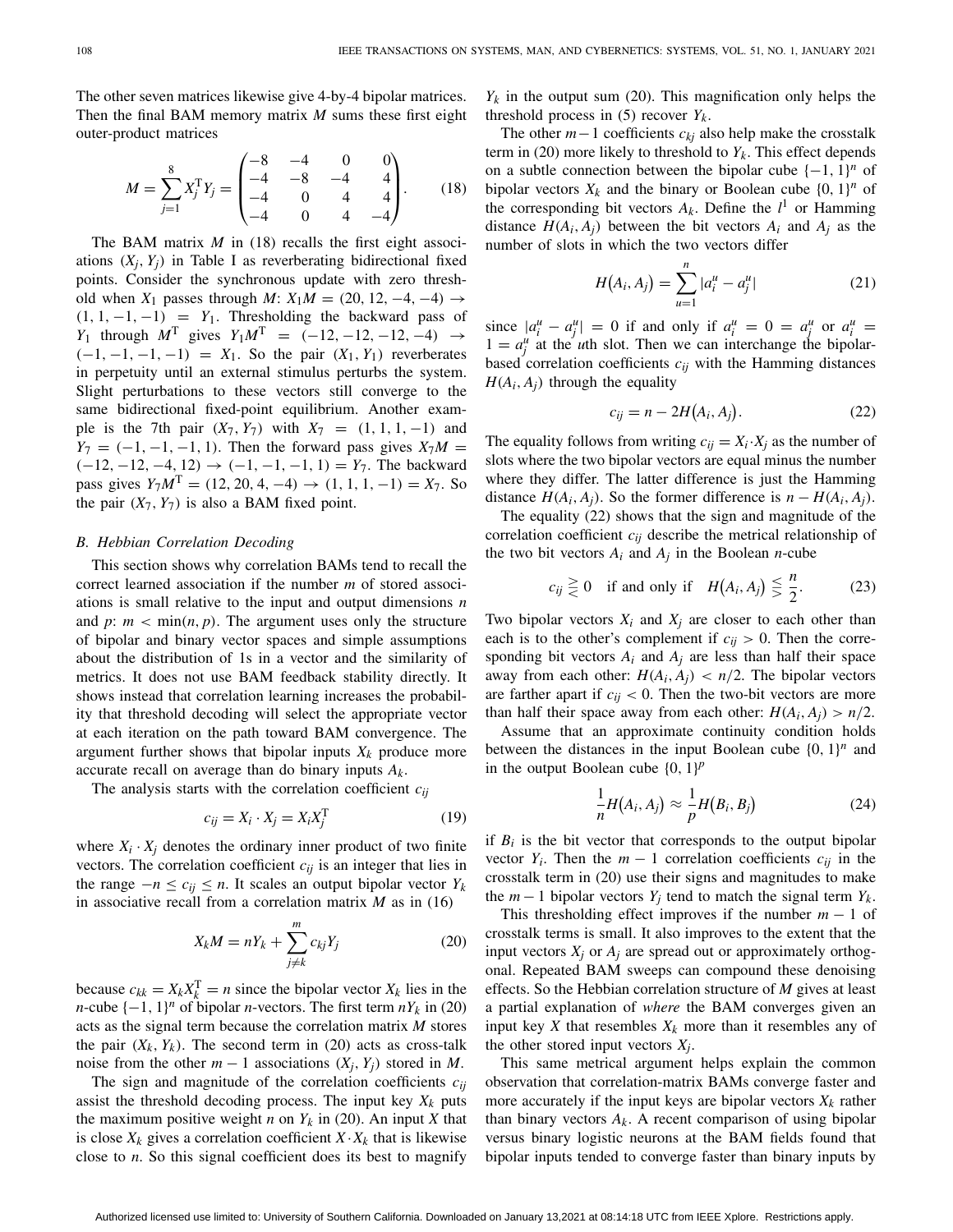an order of magnitude for a memory matrix based on samples from the MNIST dataset of hand-drawn digits [\[5\]](#page-12-4).

The key result is that the correlation coefficient *cij* has *twice* the magnitude of the mixed coefficient  $A_i \cdot X_j$ 

<span id="page-6-0"></span>
$$
c_{ij} = 2A_i \cdot X_j \tag{25}
$$

if the number of 1s in  $A_i$  equals the number of 0s:  $|A_i|$  =  $A_i \cdot I = n/2$  for each input bit vector  $A_i$ . The assumption that  $|A_i| = n/2$  holds does not depend on the order of the bits in the vector. It implies that  $|X_i| = 0$  since  $|X_i| = X_i \cdot I$  $(2A_i - I)I<sup>T</sup> = n - n = 0$  since  $X_i = 2A_i - I$  for the row vector *I* of *n* 1s.

The inner-product equality in [\(25\)](#page-6-0) holds approximately if the number of 1s in  $A_i$  is approximately  $n/2$ :  $|A_i| \approx n/2$ . This tends to hold for large *n* in the sense of a simple symmetric random walk that starts at the origin.

We show now that the expected number of 1s in *Ai* is exactly  $n/2$  if the *n* bit-vector components  $a_i^u$  define *n* independent Bernoulli random variables with common success probability  $p = 1/2$ . Then the bipolar transform  $x_i^u = 2a_i^u - 1$  defines the corresponding bipolar component  $x_i^u$  as an independent Rademacher random variable:  $P(x_i^u = 1) = p$  and  $P(x_i^u = 1)$  $-1$ ) =  $q = 1 - p$ . The expected value of the *n* random bipolar slot variables  $x_i^u$  is just the sum of the expectations:  $E[X_i \cdot I] =$  $n(p - q) = 0$  if  $p = 1/2 = q$ . Then slot independence gives the variance as  $V[X_i \cdot I] = 4npq = n$  if  $p = 1/2$ . Then the expected number of bits in  $A_i$  is  $E[|A_i|] = E[A_i \cdot I] = E[1/2(I +$  $X_i$ ) · *I*] =  $n/2 + 1/2E[X_i \cdot I] = n/2 + 1/2n(p - q) = np$ . So  $E[A_i] = n/2$  holds. Independence likewise implies that  $V[|A_i|] = 1/4$   $V[X_i \cdot I] = npq$ . So the variance of the sum of 1s is  $n/4$ . These last two results also follow from the fact that a sum of independent and identically distributed Bernoulli random variables is a binomial random variable. The strong law of large numbers [\[15\]](#page-12-14) further shows that the sample mean of the independent Bernoulli-component vectors *Ai* converges with probability one to a constant vector *A* whose components sum to  $n/2$ .

The argument for the inner-product equality [\(25\)](#page-6-0) also uses the bipolar transform  $X_i = 2A_i - I$ 

$$
X_i \cdot X_j - A_i \cdot X_j = \left(X_i - \frac{1}{2}X_i - \frac{1}{2}I\right) \cdot X_j \tag{26}
$$

$$
=\frac{1}{2}X_i \cdot X_j \tag{27}
$$

since  $|A_j| = n/2$  holds and implies that  $1/2I \cdot X_j = 1/2|X_j| = 0$ . Rearrangement gives  $c_{ij} = X_i \cdot X_j = 2A_i \cdot X_j$ . Then [\(22\)](#page-5-2) and [\(23\)](#page-5-3) imply the further metrical insight into the magnitude and sign of bipolar keys compared with binary keys

$$
c_{ij} \geq A_i \cdot X_j \quad \text{if and only if} \quad H(A_i, A_j) \leq \frac{n}{2} \qquad (28)
$$

if  $|A_i| = n/2$  holds at least approximately for all bit vectors *Ai*. The same assumptions should hold for the *p*-dimensional bit vectors  $B_i$  on the reverse BAM pass.

#### *C. Discrete ABAM Theorem*

The previous section showed how discrete correlation learning helps explain where a BAM converges in some cases. Offline correlation learning with [\(16\)](#page-4-1) also gives a simple algorithm for programming a 2-layer BAM. This section shows that these local correlations naturally extend the discrete BAM theorem to the adaptive case. The next section presents continuous versions of this result for Hebbian and competitive learning.

Suppose that the memory weight *mij* updates slightly *after* both the  $F_X$  and  $F_Y$  fields have updated at time  $t + 1$ 

<span id="page-6-1"></span>
$$
m_{ij}(t+1) = m_{ij}(t) + \Delta m_{ij}(t+1). \tag{29}
$$

Then what learning increment  $\Delta m_{ij}(t+1) = m_{ij}(t+1) - m_{ij}(t)$ still ensures stability with the energy function  $E(\mathbf{a}^{X}, \mathbf{a}^{Y}|M) =$  $-\mathbf{a}^{X}M(\mathbf{a}^{Y})^{T}$  in [\(8\)](#page-3-0)?

The memory matrix update  $\Delta M$  produces the energy change  $\Delta E_M(t+1)$ 

$$
\Delta E_M(t+1) = -\mathbf{a}^X \Delta M (\mathbf{a}^Y)^T
$$
\n(30)

$$
= -\sum_{i=1}^{n} \sum_{j=1}^{p} a_i^{x}(t+1)a_j^{y}(t+1)\Delta m_{ij}(t+1). \quad (31)
$$

So the energy decrease  $\Delta E_M(t+1) < 0$  holds if the learning increment  $\Delta m_{ij}(t + 1)$  simply correlates the *local* input and output activations  $a_i^x$  and  $a_j^y$ . This gives an *unsupervised* and local Hebbian learning law

$$
\Delta m_{ij}(t+1) = c_{t+1} a_i^x(t+1) a_j^y(t+1) \tag{32}
$$

for sufficiently decreasing rate  $c_{t+1}$  to bound  $m_{ij}$ . Then inserting this Hebbian learning law  $\Delta M(t+1) = (\mathbf{a}^X)^T \mathbf{a}^Y$  into the energy update  $\Delta E_M$  decreases the bounded Lyapunov function along adaptive BAM trajectories

$$
\Delta E_M(t+1) = -\sum_{i=1}^n \sum_{j=1}^p (\Delta m_{ij}(t+1))^2 < 0. \tag{33}
$$

The total energy state change is  $\Delta E = \Delta E_f + \Delta E_b$  $+ \Delta E_M$  < 0 so long as a single neuron activation or synaptic weight changes. This proves the discrete adaptive BAM theorem for Hebbian learning.

*Discrete ABAM Theorem:* Hebbian learning  $\Delta M(t+1)$  =  $(a^X)^T a^Y$  is bidirectionally stable for threshold or thresholdlike neurons and for asynchronous or synchronous state updates.

Learning in practice scales the learning increment  $\Delta M$  with a learning-rate constant  $c_{t+1} > 0$  to bound *M*. Simulation may also scale the activations. We omit these rate constants for clarity in the next section.

#### *D. Continuous ABAM Theorems*

The discrete Hebbian correlation learning law  $\Delta m_{ij} = a_i^x a_j^y$ *j* in [\(29\)](#page-6-1) goes over in the continuous case to a Hebbian activation learning law for bounded activations [\[9\]](#page-12-8)

<span id="page-6-2"></span>
$$
\dot{m}_{ij}(t) = -m_{ij} + a_i^x(t)a_j^y(t)
$$
 (34)

where the overdot denotes time differentiation:  $\dot{m}_{ij} = dm_{ij}/dt$ .

The term  $-m_{ij}$  describes the synapse's inherent passive decay in the absence of neural stimulation. Then  $\dot{m}_{ij} = -m_{ij}$ implies exponential forgetting of all initial memory  $m_{ij}(0)$ :  $m_{ii}(t) = m_{ii}(0)e^{-t} \rightarrow 0$ . Some form of such exponential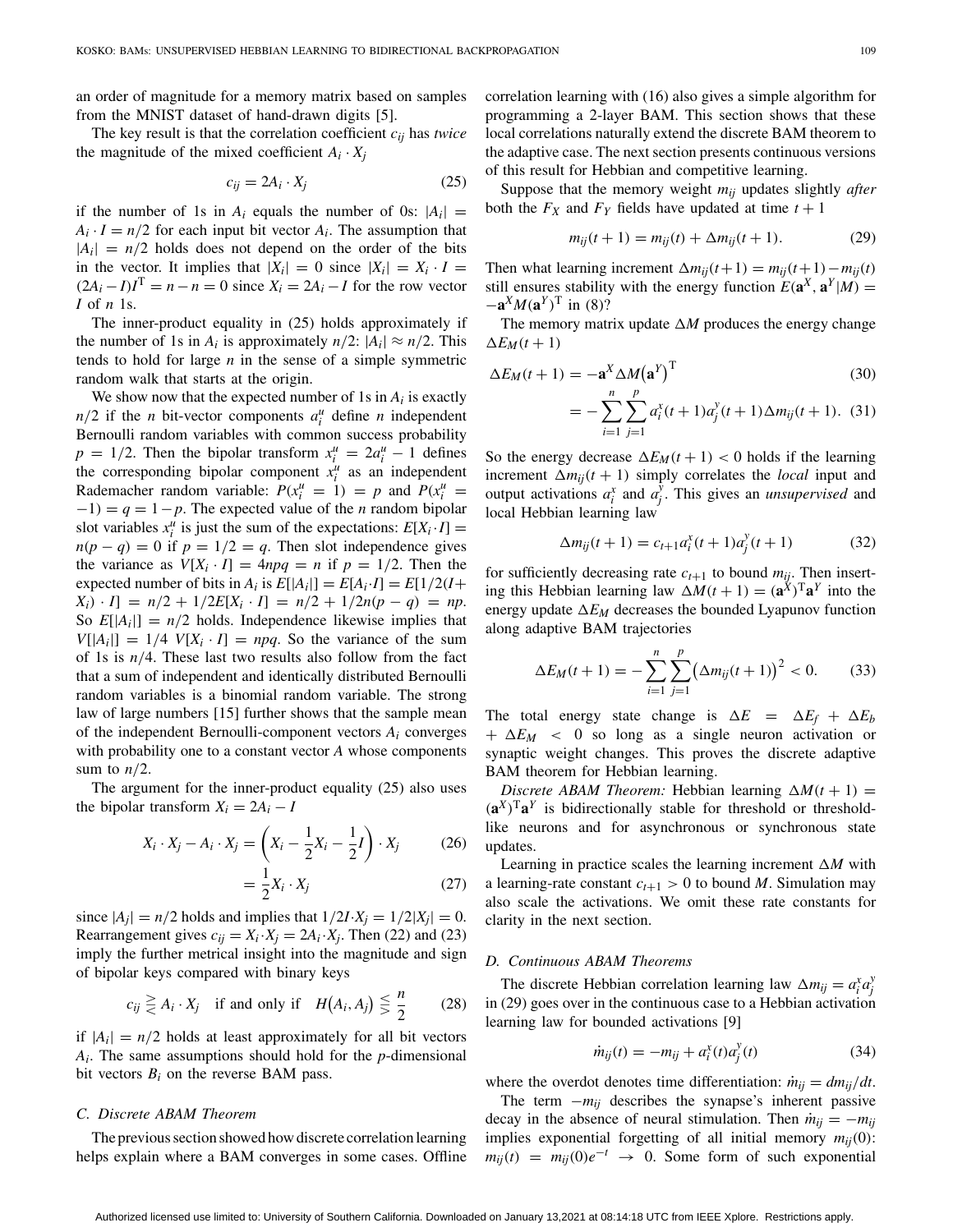decay holds for most biological as well as electrical memory elements. We assume without loss of generality that the activations are bounded in the unit interval:  $0 \le a_i^x \le 1$  and similarly for  $a_j^y$ .

The Hebbian learning law quickly learns stable activation values  $a_i^x$  and  $a_j^y$ . The equilibrium condition  $\dot{m}_{ij} = 0$  implies that the synaptic weight  $m_{ij}$  encodes a Hebbian correlation:  $m_{ij} = a_i^x a_j^y$ . This learned correlation value is either 0 or 1 for stable binary coding or either −1 or 1 for stable bipolar coding. The bipolar learning increment always obeys the bound  $-1 \leq$  $a_i^x a_j^y \leq 1.$ 

The Hebbian law [\(34\)](#page-6-2) is a first-order linear differential equation. So it has an exact solution. The solution is straightforward once the activations have stabilized. Suppose that the learning product  $a_i^x a_j^y$  equals either −1 or +1 after the neural fields have stabilized. Suppose first that  $a_i^x a_j^y = 1$ . Then the learning law  $\dot{m}_{ii} + m_{ii} = 1$  is a first-order inhomogeneous linear differential equation with constant coefficients. It has the exact solution

$$
m_{ij}(t) = e^{-t} m_{ij}(0) + \int_0^t e^{s-t} ds
$$
 (35)

$$
= e^{-t} m_{ij}(0) + 1 - e^{-t}.
$$
 (36)

So  $m_{ii}(t) \rightarrow 1$  exponentially quickly for any initial memorized information  $m_{ij}(0)$ . The case  $a_i^x a_j^y = -1$  likewise leads to  $-1$ exponentially quickly.

The Hebbian adaptive BAM system combines the correlation learning law [\(34\)](#page-6-2) with dynamical equations that describe the input arguments  $\sigma_i^x$  and  $\sigma_j^y$ . We here state only *additive* dynamics because they both show the proof technique and often occur in practice and in biological modeling

<span id="page-7-0"></span>
$$
\dot{o}_i^x = -o_i^x + \sum_{j=1}^p a_j^y \left( o_j^y \right) m_{ij} + I_i^x \tag{37}
$$

$$
\dot{\sigma}_j^y = -\sigma_j^y + \sum_{i=1}^n a_i^x (\sigma_i^x) m_{ij} + I_j^y \tag{38}
$$

for external forcing inputs  $I_i^x$  and  $I_j^y$ . We assume here for simplicity that these inputs vary so slowly as to be constants. The sum terms are self-excitation terms. The proof of the Hebbian ABAM theorem requires that the activations are bounded and nondecreasing:  $a_i^{x} = da_i^x / do_i^x \ge 0$ . This always holds for logistic and other sigmoidal activations. The more general Cohen–Grossberg dynamics can require other assumptions to keep the Lyapunov system bounded [\[12\]](#page-12-11).

The continuous Lyapunov energy function *E* must allow for changing memory weight values  $m_{ij}$ . This amounts to adding a constant to the earlier quadratic energy. That constant turns out to be the scaled trace value  $(1/2)$ Trace $(MM<sup>T</sup>)$ . It had a zero time derivative but now depends on the Hebbian learning law [\(34\)](#page-6-2). This gives the ABAM energy function as a sum of five terms plus the scaled trace term

$$
E(\mathbf{a}^{X}, \mathbf{a}^{Y}|M) = -\sum_{i=1}^{n} \sum_{j=1}^{p} a_{i}^{X}(o_{i}^{X}) a_{j}^{Y}(o_{j}^{Y}) m_{ij} + \sum_{i=1}^{n} \int_{0}^{o_{i}^{X}} a_{i}^{X'}(u_{i}^{X}) u_{i}^{X} du_{i}^{X} - \sum_{i=1}^{n} a_{i}^{X}(o_{i}^{X}) I_{i}^{X}
$$

$$
+\sum_{j=1}^{p} \int_{0}^{\sigma_{j}^{y}} a_{j}^{y'} (v_{j}^{y}) v_{j}^{y} dv_{j}^{y}
$$
  

$$
-\sum_{j=1}^{p} a_{j}^{y} (o_{j}^{y}) I_{j}^{y} + \frac{1}{2} \sum_{i=1}^{n} \sum_{j=1}^{p} m_{ij}^{2}.
$$
 (39)

Taking the time derivative of *E* requires the triple product rule of differentiation for the quadratic sum and the chain rule for the two integrals. This gives

<span id="page-7-2"></span>
$$
\dot{E} = -\sum_{i=1}^{n} a_i^{v'} (\sigma_i^{v}) \dot{\sigma}_i^{x} \bigg[ -\sigma_i^{x} + \sum_{j=1}^{p} a_j^{v} (\sigma_j^{y}) m_{ij} + I_i^{x} \bigg] - \sum_{j=1}^{p} a_j^{v'} (\sigma_j^{y}) \dot{\sigma}_j^{y} \bigg[ -\sigma_j^{y} + \sum_{i=1}^{n} a_i^{x} (\sigma_i^{x}) m_{ij} + I_j^{y} \bigg] - \sum_{i=1}^{n} \sum_{j=1}^{p} m_{ij} [\sigma_i^{x} \sigma_j^{y} - m_{ij}]. \tag{40}
$$

Then inserting the dynamical models (34) and (37)-[\(38\)](#page-7-0) shows that the bounded energy function decreases along system trajectories

$$
\dot{E} = -\sum_{i=1}^{n} a_i^x (\dot{\sigma}_i^x)^2 - \sum_{j=1}^{p} a_j^y (\dot{\sigma}_j^y)^2 - \sum_{i=1}^{n} \sum_{j=1}^{p} \dot{m}_{ij}^2 \quad (41)
$$
  
< 0 (42)

for any change in the doubly dynamical system of changing neurons and changing synapses. This gives the Hebbian ABAM theorem.

*Hebbian ABAM Theorem:* The Hebbian ABAM system (34) and (37)-[\(38\)](#page-7-0) is globally stable.

The ABAM view of a brain or similar system is that the system continually moves through global equilibria. The equilibria change as external and internal stimuli perturb the many interconnected neural fields and synapses and as they struggle to converge. A thought or perception would correspond to such a stable global equilibrium before it dissolved and transformed into another equilibrium. ABAM convergence depends in no way on the number  $n+p$  of neurons or on the number  $np$ of synapses. Nor does it require any form of synchronization or supervision. A large-scale ABAM would exist in a type of default dream state subject to external stimulus forcing from the environment.

The ABAM theorem also holds for competitive learning with a steep win–loss activation. All synapses change in general with some form of Hebbian learning. Competitive learning limits learning to the synapses that flow into that neuron in the output field  $F<sub>Y</sub>$  that wins that layer's competition for input activation [\[16\]](#page-12-15)

<span id="page-7-1"></span>
$$
\dot{m}_{ij}(t) = a_j^{\mathrm{y}} \left[ a_i^{\mathrm{x}}(t) - m_{ij} \right] \tag{43}
$$

where the win–loss activation  $a_j^y$  is such a steep binary logistic or threshold that it acts like the indicator function  $I_{C_k}$  for the *k*th input pattern class  $C_k$ . Suppose the *j*th neuron in  $F_Y$  wins:  $a_j^y = 1$ . Then the weight *m<sub>ij</sub>* converges exponentially quickly to the input activation  $a_i^x$ .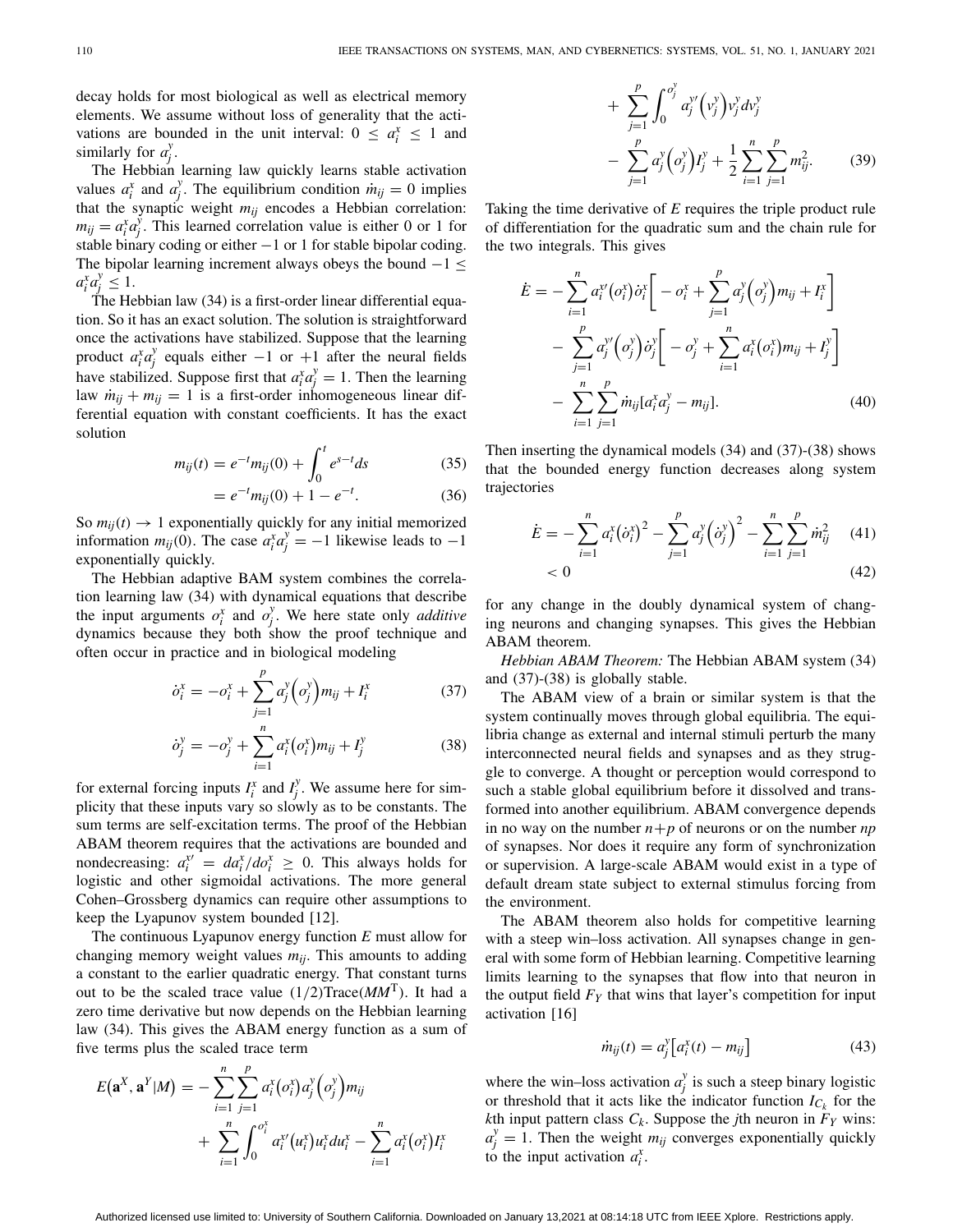Intralayer synaptic connections at  $F<sub>Y</sub>$  can guide the competitive dynamics for activation from the  $F_X$  field. Most competitive learning models in practice approximate these competitive dynamics by simply picking the winner as that neuron in *FY* whose synaptic fan-in vector most closely matches the current input activation vector  $\mathbf{a}^X$ . Competitive networks form the basic building blocks of the family of adaptive resonance theory (ART) networks [\[17\]](#page-12-16), [\[18\]](#page-12-17). A competitive ABAM gives a crude approximation of a simple ART system. It also ensures rapid global stability that does not depend on the size of the network.

A steep output activation  $a_j^y$  and [\(43\)](#page-7-1) preserve the decreasing structure of the last term on the right-hand side of [\(40\)](#page-7-2)

<span id="page-8-0"></span>
$$
\dot{m}_{ij}[a_i^x a_j^y - m_{ij}] = a_j^y [a_i^x - m_{ij}][a_i^x a_j^y - m_{ij}] \tag{44}
$$

$$
= (a_i^x - m_{ij})^2 \tag{45}
$$

if the *j*th neuron in  $F_Y$  wins:  $a_j^y = 1$ . The right-hand side of [\(44\)](#page-8-0) equals zero if the *j*th neuron loses:  $a_j^y = 0$ . So the far right-hand term in [\(40\)](#page-7-2) can only decrease. That still gives  $E \leq 0$  along competitive ABAM trajectories. That energy decrease establishes the competitive ABAM theorem.

The final section shows how to extend BAMs to multiple layers and how to train them with supervision.

# IV. BIDIRECTIONAL BACKPROPAGATION FOR DEEP NETWORKS

The new bidirectional backpropagation algorithm shows how supervised learning can train a deep neural classifier or regressor in both the forward and backward directions [\[2\]](#page-12-1). This defines a generalized BAM because the neural signals flow forward and backward in deep sweeps through the *same* web of synapses. Rectangular matrices *Mh* still connect contiguous layers from the input field  $F_X$  through the hidden layers on to the final output field  $F<sub>Y</sub>$ . The backward flow still uses the transpose  $M_h^T$  of these synaptic matrices. So the basic and minimal BAM structure still holds.

Bidirectional backpropagation's time complexity is *O*(*n*) for *n* training samples because unidirectional backpropagation has  $O(n)$  complexity. The bidirectional forward and backward sweeps give a total complexity of  $O(n) = O(n) +$  $O(n)$ . So bidirectional backpropagation scales like ordinary backpropagation.

The forward sweep starts with an input pattern **x** and ends with the output  $y = N(x)$ . Denote the result of the backward pass through the network as  $N^{\text{T}}(\mathbf{y}) = N^{\text{T}}(N(\mathbf{x}))$  to reflect the backward pass through the transpose matrices  $M_h^T$ .

The backward signal  $N^T(y)$  that arrives back at the input layer acts as a type of network *attentive focus* on the input pattern **x** that stimulated the BAM network. This also resembles the top-down signal in ART. The network *expects* to see the pattern  $N^{\mathrm{T}}(\mathbf{y})$  at the input given what it has learned and given the input stimulus **x** [\[16\]](#page-12-15), [\[18\]](#page-12-17).

Bidirectional backpropagation does not require that a network have a point inverse. The 3-layer BAM representation of the permutation function  $\pi$  and its inverse  $\pi^{-1}$  in Fig. [1](#page-1-0) is the exception and not the rule. Most vector mappings do not have a *point* inverse. But they always have a *set-theoretical*

inverse or pullback mapping  $N^{-1}$  :  $2^{R^K} \rightarrow 2^{R^n}$ . The pullback maps output sets *B* back to input sets *A*:  $A = N^{-1}(B) = \{x \in$  $R^n$  :  $N(\mathbf{x}) \in B$  if  $B \subset R^K$ . So a classifier's *K* output unit bit vectors  $e_1, \ldots, e_K$  partition the input pattern space  $R^n$  into  $K$ pattern classes:  $R^n = N^{-1}(\mathbf{e}_1) \cup \cdots \cup N^{-1}(\mathbf{e}_K)$ .

The BAM's backward-pass output  $N^{\text{T}}(\mathbf{e}_k)$  is a point in the input pattern space  $R^n$ . It is not the pullback set  $N^{-1}(e_k)$ . It may not even lie in  $N^{-1}(\mathbf{e}_k)$ .

The backward-pass output  $N^{\text{T}}(\mathbf{e}_k)$  may also serve as the answer to a *why* question: Why did the network produce this output  $e_k$ ? What caused the observed output? The ordinary forward-pass output *N*(**x**) can answer a corresponding *what-if* question: What happens if **x** stimulates the system? What will it cause?

A multilayer BAM can define a classifier or a regressor or some combination of both. A typical feedforward deep classifier in fact defines a bidirectional classifier–regressor. The input pattern vector  $\mathbf{x} \in \mathbb{R}^n$  enters the input layer  $F_X$  of *n* neurons with identity activations:  $a_i^x(x_i) = x_i$ . These identity neurons act as data registers. There may be several hidden layers of neurons that have logistic or quasilinear rectified-linear (ReLU) activations or that have some other form of activations.

What defines the classifier network is its final layer  $F_Y$  of  $K$ classifier neurons. These *K* neurons are almost always softmax activations in the literature of machine learning [\[19\]](#page-12-18), [\[20\]](#page-12-19)

<span id="page-8-1"></span>
$$
a_j^y(o_j^y) = \frac{\exp(o_j^y)}{\sum_{k=1}^K \exp(o_k^y)}.\tag{46}
$$

Then the output activation vector  $\mathbf{a}^Y$  defines a *K*-dimensional probability vector. Supervised training of the classifier almost always uses 1-in-*K* encoding for the output softmax neurons. This technique codes the *k*th target vector  $\mathbf{t}_k$  as the *k*th unit basis bit vector  $e_k$  if the input pattern **x** comes from the *k*th pattern class.

A related practice in machine learning rounds off the actual output probability vector **y** from [\(46\)](#page-8-1) into a unit bit vector  $e_k$ . The basis vector  $e_k$  has a 1 in the *k*th slot and has 0s in the other  $K - 1$  slots. Users then declare that the deep network has classified the input pattern **x** to the *k*th decision class if the raw output  $\mathbf{y} = N(\mathbf{x})$  rounds off to the unit basis vector  $\mathbf{e}_k$ .

The softmax activation [\(46\)](#page-8-1) generalizes the logistic activation in  $(1)$ – $(3)$  to *K* decision classes. The softmax probability functions extend the simple 2-class Bayes-theorem structure of a logistic probability to a *K*-class form of the Bayes theorem. The softmax activation also has a more complicated partial derivative with respect to its input

$$
\frac{\partial a_j^y}{\partial o_k^y} = \begin{cases}\n-a_k^y a_j^y & \text{if } j \neq k \\
a_j^y (1 - a_j^y) & \text{if } j = k.\n\end{cases}
$$
\n(47)

Only the case of  $j = k$  corresponds to the non-negative logistic derivative [\(4\)](#page-2-3). The other  $K-1$  cases when  $j \neq k$  yield a nonpositive derivative. Using this derivative and the multinomial likelihood of a softmax layer yields the same error-times-signal form [\(61\)](#page-11-1) of the main backpropagation learning term as holds for logistic and identity layers. So backpropagation invariance still holds [\[5\]](#page-12-4).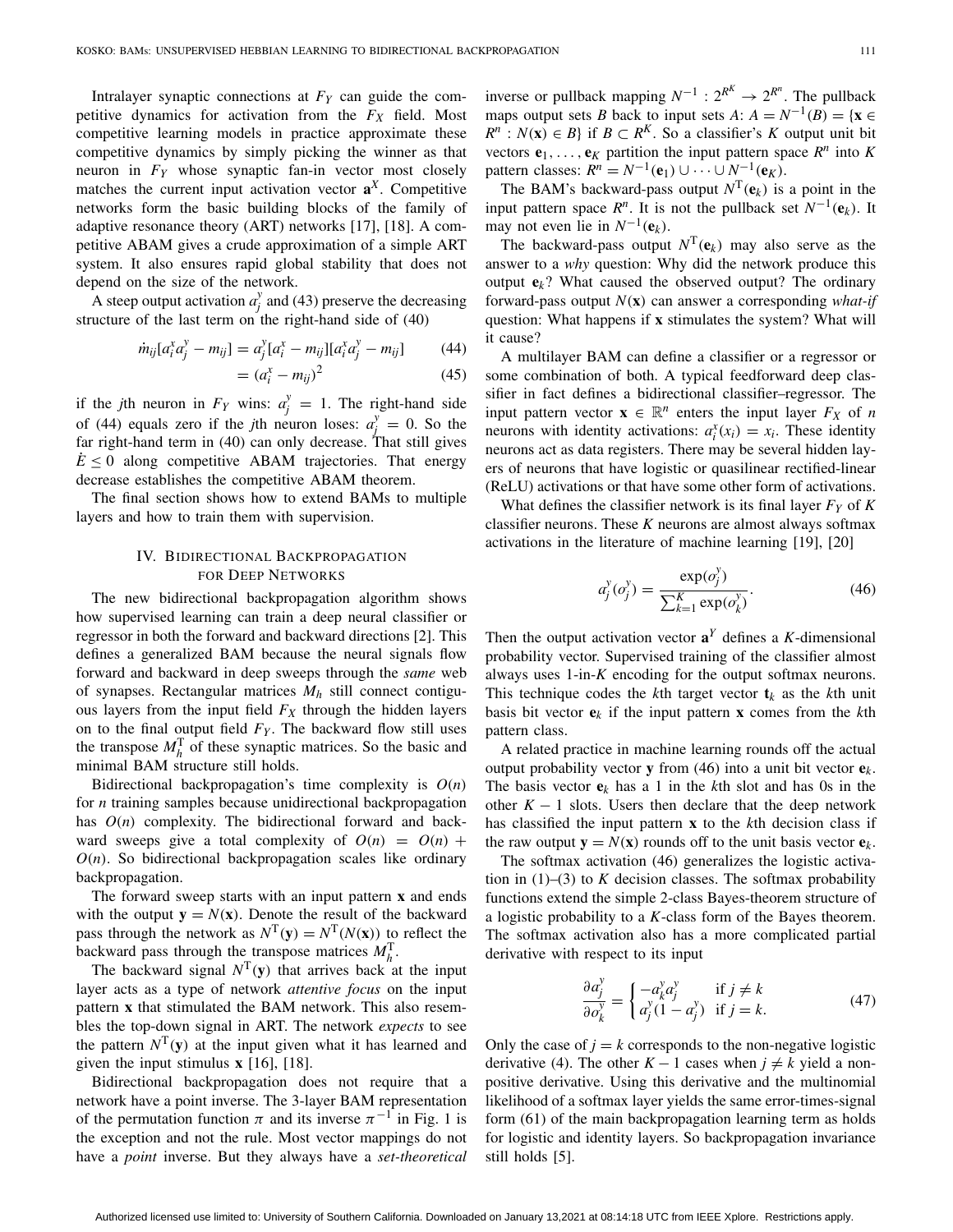

<span id="page-9-0"></span>Fig. 3. Bidirectional backpropagation avoids the directional overwriting of ordinary unidirectional backpropagation. It uses the joint log likelihood in [\(55\)](#page-10-0) and so uses a sum of forward and backward error functions. The three plots compare the training of the 3-layer logistic BAM in Fig. [1](#page-1-0) that learns the permutation map  $\pi$  and its inverse  $\pi^{-1}$  from Table [I.](#page-1-1) (a) Unidirectional backpropagation trains well on the forward error but overwrites the learning of the inverse map on the backward pass. (b) Unidirectional backpropagation trains well on the backward error but overwrites the learning of the permutation map on the forward direction. (c) Bidirectional BP trained the network with the summed double cross-entropies in [\(69\)](#page-11-2). It produced no overwriting in either direction.

Identity neurons at a classifier's input layer may appear trivial because users treat them as ports for data entry. They are not trivial in terms of their likelihood. They imply a layer likelihood that is vector normal with a default white or diagonal covariance matrix **K** [\[5\]](#page-12-4): **t**  $\sim \mathcal{N}(\mathbf{t}|\mathbf{s}, \mathbf{K})$  for target vector **t**. This also holds when the output neurons have identity activations in a regression network that approximates a function or a time series. Taking the logarithm of the vector normal likelihood gives the negative of the squared-error function in the second right-hand term of [\(69\)](#page-11-2).

Bidirectional backpropagation itself involves two key probabilistic insights. The first is that the algorithm iteratively and locally maximizes the *joint* forward and backward network probabilities  $p_f(y|x, \Theta)$  and  $p_b(x|y, \Theta)$ . These directional probabilities may also depend on several intervening hidden layers. The multilayer BAMs in Figs. 1(b) and 4 present the simplest case where the algorithm focuses on the likelihood structure of just the output and input neural layers. Their layer likelihood or probability structure also controls proper noise injection during training and may affect other algorithmic processes. The second insight is that the multiplication theorem of probability factors the directional probabilities into conditional-probability factors involving the layers.

Bidirectional backpropagation is a form of maximumlikelihood estimation. It seeks the locally optimal network weight or parameter vector  $\Theta^*$  that maximizes the joint network likelihood

$$
\Theta^* = \underset{\Theta}{\operatorname{argmax}} \, p_f(\mathbf{y}|\mathbf{x}, \Theta) p_b(\mathbf{x}|\mathbf{y}, \Theta) \tag{48}
$$

where for the moment we omit the dependence on hidden layers. The logarithm is monotone increasing. So bidirectional backpropagation equally seeks the joint maximization of the directional log likelihoods

$$
\Theta^* = \underset{\Theta}{\operatorname{argmax}} \ln p_f(\mathbf{y}|\mathbf{x}, \Theta) + \ln p_b(\mathbf{x}|\mathbf{y}, \Theta). \tag{49}
$$

The gradient  $\nabla_{\Theta}L = \nabla_{\Theta} \ln p_f(\mathbf{y}|\mathbf{x}, \Theta) + \nabla_{\Theta} \ln p_b(\mathbf{x}|\mathbf{y}, \Theta)$  gives the bidirectional backpropagation algorithm if backpropagation invariance holds at the input and output layers.

The multiplication theorem describes the likelihood structure of any deep neural network *N* for input vector **x** and output vector as **y**. This is the same factorizing of a joint probability that shows how to find the probability of getting dealt three aces without replacement from a deck of 52 cards:  $P(A_1 \cap A_2 \cap A_3) = P(A_1)P(A_2|A_1)P(A_3|A_1 \cap A_2) =$  $(4/52)(3/51)(2/50) = 1/5525.$ 

The multiplication theorem applies whenever a network has hidden layers. So suppose that the network has *k* hidden layers of neurons  $h_1, \ldots, h_k$ . Suppose further that a large vector or array of parameters  $\Theta^n$  describes the network structure at learning epoch *n*. Then the multiplication theorem shows how to factor the *total* forward network likelihood  $p(\mathbf{y}, \mathbf{h}_k, \dots, \mathbf{h}_1 | \mathbf{x}, \Theta^n)$  into a product of the layer likelihoods in a forward pass through the deep network

<span id="page-9-1"></span>
$$
p(\mathbf{y}, \mathbf{h}_k, \dots, \mathbf{h}_1 | \mathbf{x}, \Theta^n) = p(\mathbf{y} | \mathbf{h}_k, \dots, \mathbf{h}_1, \mathbf{x}, \Theta^n)
$$

$$
\times p(\mathbf{h}_k | \mathbf{h}_{k-1}, \dots, \mathbf{h}_1, \mathbf{x}, \Theta^n) \cdots
$$

$$
p(\mathbf{h}_2 | \mathbf{h}_1, \mathbf{x}, \Theta^n) p(\mathbf{h}_1 | \mathbf{x}, \Theta^n). \quad (50)
$$

Taking logarithms in [\(50\)](#page-9-1) gives the total forward log likelihood  $L(\mathbf{x})$  for input pattern **x** at learning epoch *n* 

$$
L(\mathbf{x}) = L(\mathbf{y}|\mathbf{x}) + L(\mathbf{h}_k|\mathbf{x}) + \dots + L(\mathbf{h}_1|\mathbf{x}) \tag{51}
$$

where  $L(\mathbf{h}_k|\mathbf{x}) = \ln p(\mathbf{h}_k|\mathbf{h}_{k-1},\ldots,\mathbf{h}_1,\mathbf{x},\Theta^n).$ 

The total backward likelihood  $p(\mathbf{x}, \mathbf{h}_1, \dots, \mathbf{h}_k | \mathbf{y}, \Theta^n)$  has the reverse product form

$$
p(\mathbf{x}, \mathbf{h}_1, \dots, \mathbf{h}_k | \mathbf{y}, \Theta^n) = p(\mathbf{x} | \mathbf{h}_1, \dots, \mathbf{h}_k, \mathbf{y}, \Theta^n)
$$
  
 
$$
\times p(\mathbf{h}_1 | \mathbf{h}_2, \dots, \mathbf{h}_k, \mathbf{y}, \Theta^n) \cdots
$$
  
 
$$
p(\mathbf{h}_{k-1} | \mathbf{h}_k, \mathbf{y}, \Theta^n) p(\mathbf{h}_k | \mathbf{y}, \Theta^n).
$$
  
(52)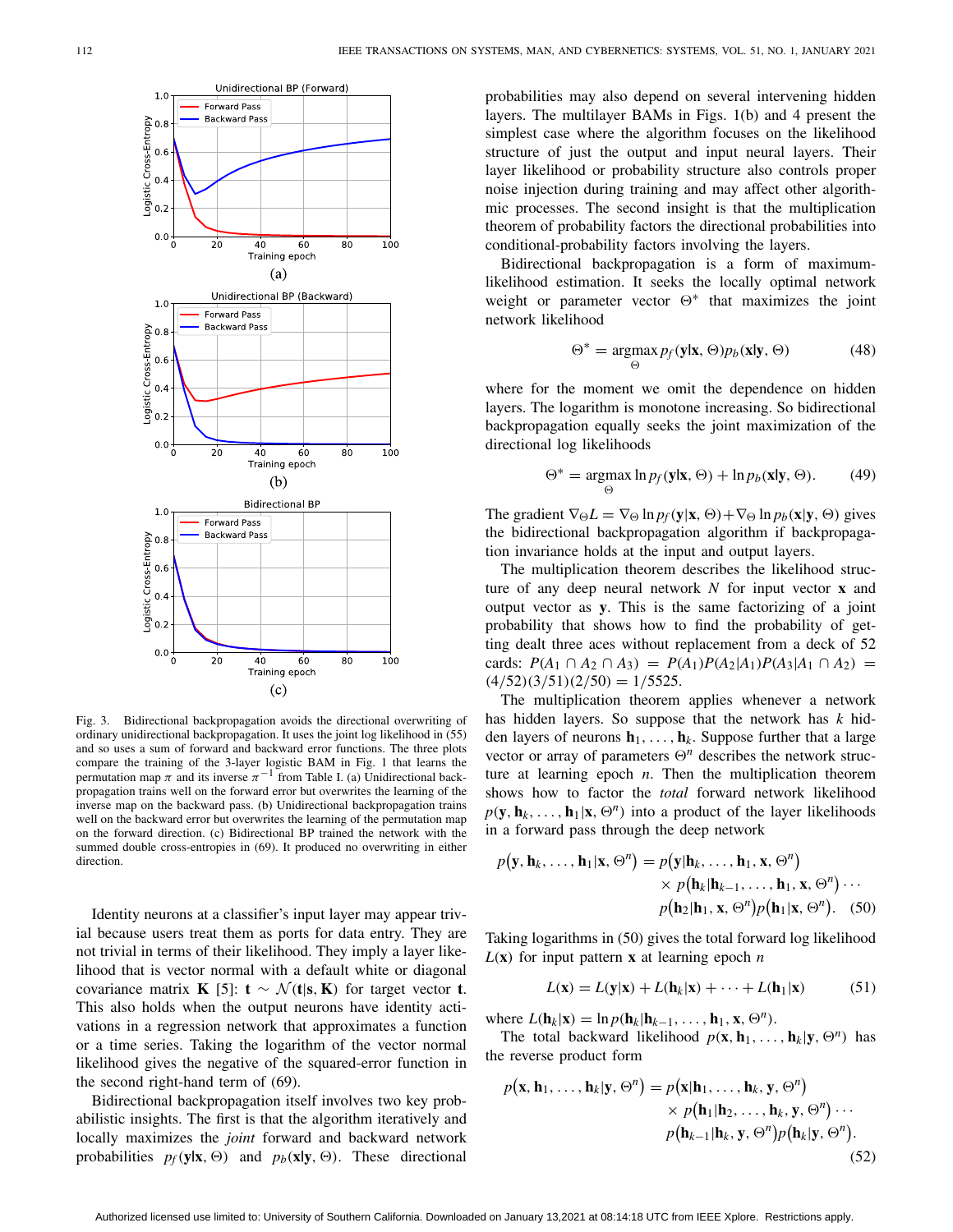Taking logarithms gives the total backward log likelihood *L*(**y**) for "input" **y** on the backward sweep through  $N^T$ 

$$
L(\mathbf{y}) = L(\mathbf{x}|\mathbf{y}) + L(\mathbf{h}_1|\mathbf{y}) + \dots + L(\mathbf{h}_k|\mathbf{y})
$$
 (53)

where  $L(\mathbf{h}_i|\mathbf{y}) = \ln p(\mathbf{h}_i|\mathbf{h}_{i+1},\ldots,\mathbf{h}_k,\mathbf{y},\Theta^n).$ 

A total *bidirectional* sweep passes neural signals forward through the deep network *N* and then backwards through its reverse mapping  $N^T$ . The reverse mapping  $N^T$  is not a point inverse. It is just the result of passing signals from the output back through all the neurons and transpose matrices in the network. This back *and* forth signal flow gives the total bidirectional network probability  $p(\mathbf{x}, \mathbf{y} | \Theta^n)$  as the product

$$
p(\mathbf{x}, \mathbf{y} | \Theta^n) = p(\mathbf{y}, \mathbf{h}_k, \dots, \mathbf{h}_1 | \mathbf{x}, \Theta^n) p(\mathbf{x}, \mathbf{h}_1, \dots, \mathbf{h}_k | \mathbf{y}, \Theta^n).
$$
\n(54)

Taking logarithms gives at last the total bidirectional log likelihood  $L(\mathbf{x}, \mathbf{y})$  of the deep BAM network N as the sum of the directional log likelihoods

<span id="page-10-0"></span>
$$
L(\mathbf{x}, \mathbf{y}) = \ln p(\mathbf{x}, \mathbf{y} | \Theta^n) = L(\mathbf{x}) + L(\mathbf{y}).
$$
 (55)

Multiplying the terminal layer likelihoods by prior probabilities gives penalized or Bayesian bidirectional backpropagation. Taking logarithms gives the total log posterior of the bidirectional network.

The next insight follows from a recent theorem. Backpropagation is a special case of the generalized EM algorithm for maximum-likelihood estimation of parameters [\[5\]](#page-12-4), [\[21\]](#page-12-20). This important result follows ultimately from the fact that Shannon entropy minimizes cross entropy by way of Jensen's inequality and the concavity of the logarithm. Each gradient step of backpropagation equals exactly the gradient partial-maximization step of generalized EM as the network climbs the nearest hill of probability or log likelihood in the parameter space. The result follows from the EM trick of rearranging *any* hidden-layer posterior  $p(\mathbf{h}|\mathbf{y}, \mathbf{x}, \Theta) =$  $p(\mathbf{h}, \mathbf{y}|\mathbf{x}, \Theta) / p(\mathbf{y}|\mathbf{x}, \Theta)$  as the network's (forward) output probability  $p(\mathbf{y}|\mathbf{x}, \Theta) = p(\mathbf{h}, \mathbf{y}|\mathbf{x}, \Theta) / p(\mathbf{h}|\mathbf{y}, \mathbf{x}, \Theta)$ . Take logarithms of both sides. Then take expectations of both sides with respect to the hidden posterior  $p(\mathbf{h}|\mathbf{y}, \mathbf{x}, \Theta^n)$  at iteration *n* of the parameter vector  $\Theta^n$ . This gives the network log likelihood as  $\ln p(\mathbf{y}|\mathbf{x}, \Theta) = Q(\Theta|\Theta^n) + H(\Theta|\Theta^n)$  for EM's surrogate likelihood  $Q(\Theta|\Theta^n)$  and the cross entropy  $H(\Theta|\Theta^n)$  at *n*. But the Shannon entropy  $H(\Theta^n | \Theta^n)$  minimizes the cross entropy at each *n*:  $H(\Theta^n | \Theta^n) \leq H(\Theta | \Theta^n)$ . So the gradient is null:  $\nabla_{\Theta^n} H(\Theta^n | \Theta^n) = \mathbf{0}$ . Then  $\nabla_{\Theta^n} \ln p(\mathbf{y} | \mathbf{x}, \Theta^n) = \nabla_{\Theta^n} Q(\Theta^n | \Theta^n)$ holds identically at each learning iteration *n*. So  $BP = EM$ . This result also shows how to noise-boost ordinary and bidirectional backpropagation by first noise-boosting generalized EM [\[3\]](#page-12-2), [\[5\]](#page-12-4).

The proof that *BP* = *EM* further requires that *backpropagation invariance* holds at each layer of neurons. The layer's log-likelihood's parameter gradient ∇*nL* must give back the *same* basic signal-times-error BP learning law as in [\(61\)](#page-11-1) [\[5\]](#page-12-4). This follows in turn if each layer's log likelihood *L* equals the negative of the layer's error function. The partial derivatives involving the inner hidden layers have the same form since here we focus only on training with respect to the BAM network's terminal layers. The same invariance holds internally in general because of the layer-likelihood factorization in [\(50\)](#page-9-1)–[\(55\)](#page-10-0).

There are three main cases of layer likelihoods in practice. A classifier's output layer of *K* softmax neurons has a layer likelihood of a one-shot multinomial or categorical probability distribution. A pass through the layer corresponds to the roll of a *K*-sided die. Then the log likelihood *L* equals the negative cross entropy. A regressor's output or hidden layer of identity neurons has a layer likelihood of a vector normal probability density. Then the log likelihood *L* equals the negative squared error of classical backpropagation [\[22\]](#page-12-21), [\[23\]](#page-12-22). So maximizing the layer probability minimizes the squared error and vice versa. This property shows that backpropagation invariance holds for the gradient optimization of a softmax neural layer [\[5\]](#page-12-4).

The third case occurs for a layer of logistic or sigmoidal neurons. The 3-layer BAM in Fig. [1\(](#page-1-0)b) is a small-scale example. The output layer can consist of *K* such logistic neurons for a high-capacity network. These networks code with some of the 2*<sup>n</sup>* vertices of the *n*-dimensional unit hypercube rather than code with just the *n* vertices of the embedded simplex as with softmax classifiers [\[24\]](#page-12-23). The layer likelihood corresponds to a product of Bernoulli probabilities or independent flips of *K* coins [\[5\]](#page-12-4). Then the log likelihood *L* equals the negative double cross entropy in [\(58\)](#page-10-1).

The bidirectional BP algorithm updates the joint bidirectional log likelihood  $L = L(\mathbf{x}) + L(\mathbf{y})$  one directional sweep at a time. That means it learns with the *sum* of the negative error function  $E(\Theta^n) = E_f(\Theta^n) + E_b(\Theta^n)$  at learning epoch *n*. Training with either one of these directional errors alone results in overwriting or undoing the previous training in the reverse direction. Training with both errors avoids such overwriting and jointly reduces both errors. This may explain why earlier neural classifiers and regressors have operated only in the forward mode. Training them in reverse can only undermine the forward training since they use just a forward-only error function.

The 3-layer logistic BAM in Fig. [1\(](#page-1-0)b) uses logistic–logistic bidirectional backpropagation to train its steep logistic neurons. We replaced all logistic neurons with actual threshold functions with zero thresholds after training. The logistic neurons and backpropagation invariance imply that the input and output layer likelihoods are products of independent Bernoulli probabilities [\[5\]](#page-12-4). So the forward likelihood  $p_f(y|\mathbf{x}, \Theta)$  has the product-Bernoulli form

$$
p_f(\mathbf{y}|\mathbf{x}, \Theta) = \prod_{k=1}^{K} (a_k^y)^{y_k} (1 - a_k^y)^{1 - y_k}
$$
 (56)

for bit-vector target **y**. The backward-pass likelihood  $p_b(\mathbf{x}|\mathbf{y}, \Theta)$  has a similar form. Taking logarithms gives the total bidirectional log likelihood and error  $E(\Theta)$  as the double cross entropy

<span id="page-10-1"></span>
$$
E(\Theta) = E_f(\Theta) + E_b(\Theta)
$$
\n
$$
= -\sum_{k=1}^{K} y_k \ln a_k^y + (1 - y_k) \ln(1 - a_k^y)
$$
\n
$$
- \sum_{i=1}^{I} x_i \ln a_i^x + (1 - x_i) \ln(1 - a_i^x) \qquad (58)
$$

for *I* input logistic neurons.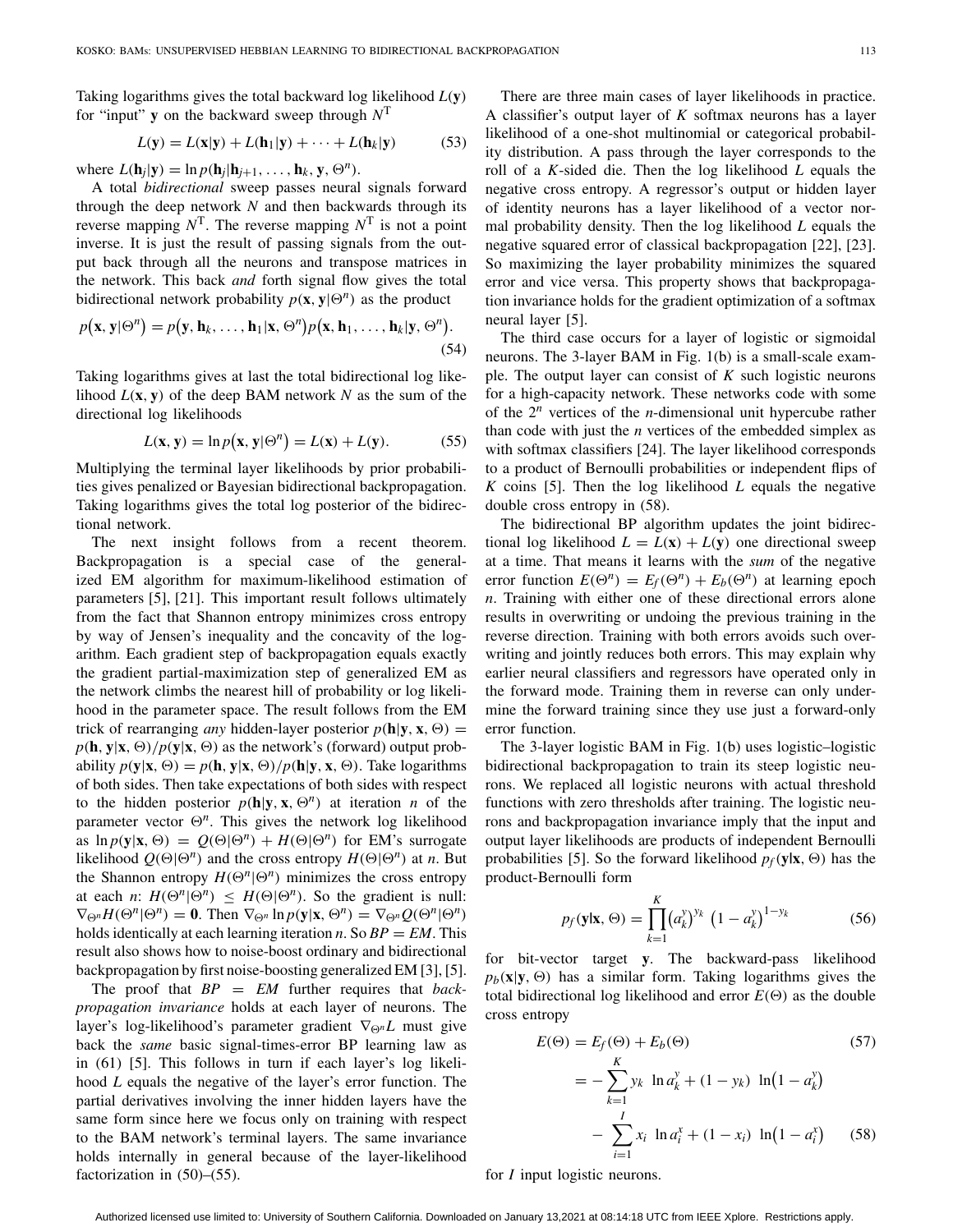

Fig. 4. Bidirectional recall in a deep neural classifier *N* after training with unidirectional versus bidirectional backpropagation on the CIFAR-10 image dataset. The multilayer BAM used seven hidden layers of 512 ReLU units each. Neural signals swept forwards and backwards through those layers from the 3072 input identity neurons to the ten output softmax neurons. (a) The sample class centroids of the ten image pattern classes from the CIFAR-10 dataset. (b) Backward-pass predictions given the class-label (unit basis) output vectors  $e_k$  after training with ordinary or unidirectional backpropagation. The network produced only noise-like backward-pass feedback signals  $N^{\mathrm{T}}(\mathbf{e}_k)$ . (c) Backward-pass predictions after training with bidirectional backpropagation and using the proper joint error in [\(69\)](#page-11-2). The feedback signals  $N^{\text{T}}(\mathbf{e}_k)$  closely matched the corresponding sample class centroids.

<span id="page-11-0"></span> $(c)$ 

We now show that the basic error-times-signal form of backpropagation learning holds for the forward pass to a logistic layer of *K* output logistic neurons. The same result holds for the backward pass to an input layer of logistic neurons. Suppose at the logistic output field  $F<sub>Y</sub>$  we want to observe the target bit vector  $\mathbf{t} \in \{0, 1\}^K$  as the neural output  $\mathbf{y} = N(\mathbf{x})$ . Denote the forward logistic log likelihood as *Lf*

$$
L_f = \ln p_f(\mathbf{t}|\mathbf{x}, \Theta) \tag{59}
$$

$$
= \sum_{k=1}^{K} t_k \ln a_k^y + (1 - t_k) \ln(1 - a_k^y). \tag{60}
$$

Note that  $p_f(\mathbf{t}|\mathbf{x}, \Theta) = \exp(-E_f(\Theta))$  from [\(58\)](#page-10-1). So minimizing the double cross entropy  $E_f(\Theta)$  maximizes the forward likelihood and conversely.

The central result is that backpropagation's first main learning term ∂*Lf* /∂*mjk* has the form

<span id="page-11-1"></span>
$$
\frac{\partial L_f}{\partial m_{jk}} = (t_k - a_k^{\gamma}) a_j^h \tag{61}
$$

if the weight matrix *M* connects the network's final hidden layer to the output layer of  $K$  logistic neurons in  $F_Y$ . This hidden layer has  $n_h$  neurons with activations  $a_j^h$ . The derivation uses three partial derivatives. The first is the partial derivative of the inner-product input  $o_{k}^{y} = \sum_{l=1}^{n_h} a_l^h m_k^h$  with respect to the weight  $m_{jk}$ :  $\partial o_k^y / \partial m_{jk} = a_j^h$ . The second is the partial derivative of the output logistic activation  $a_k^y$  with respect to  $o_k^y$ . It has the product form in [\(4\)](#page-2-3) with  $c = 1$  for simplicity. The third is the straightforward partial derivative of  $L_f$  with respect to the output activation  $a_k^y$ . Then the result [\(61\)](#page-11-1) follows from the chain rule and substitution for the three partial derivatives:

$$
\frac{\partial L_f}{\partial m_{jk}} = \frac{\partial L_f}{\partial a_k^{\gamma}} \frac{\partial a_k^{\gamma}}{\partial o_k^{\gamma}} \frac{\partial o_k^{\gamma}}{\partial m_{jk}}
$$
(62)

$$
=\frac{\partial L_f}{\partial a_k^{\gamma}} \frac{\partial a_k^{\gamma}}{\partial o_k^{\gamma}} a_j^h \tag{63}
$$

$$
=\frac{\partial L_f}{\partial a_k^{\gamma}}a_k^{\gamma}(1-a_k^{\gamma})a_j^h\tag{64}
$$

$$
= \left[ t_k \frac{1}{a_k^y} - (1 - t_k) \frac{1}{1 - a_k^y} \right] a_k^y (1 - a_k^y) a_j^h \tag{65}
$$

$$
= [t_k(1 - a_k^y) - (1 - t_k)a_k^y]a_j^h
$$
\n(66)

$$
= (t_k - a_k^{\nu}) a_j^h. \tag{67}
$$

Backpropagation invariance ensures that the parameter gradient  $\nabla_{\Theta^n}L$  gives the same result for all other layer likelihoods if the layer likelihoods match the probabilistic structure of the layer activations.

The deep classifier in Fig. [4](#page-11-0) had an input layer of 3072 identity neurons. They let the input layer encode images from the CIFAR-10 dataset. The network used seven hidden layers of 512 quasilinear ReLU units. The output layer used ten softmax neurons and 1-in-*K* encoding with unit basis vectors **e***k*.

The input layer of identity neurons had a vector-normal layer likelihood with a diagonal covariance matrix since this layer functioned as the output layer of a regressor on the backward pass. Taking the negative log likelihood gave the backward error  $E_b$  as the squared error. The classifier's 10 output softmax neurons had a cross entropy for its forward error  $E_f$ . Then the total bidirectional error  $E(\Theta)$  was the sum of these directional errors

<span id="page-11-2"></span>
$$
E(\Theta) = E_f(\Theta) + E_b(\Theta) \tag{68}
$$

$$
= -\sum_{k=1}^{K} y_k \ln a_k^y + \frac{1}{2} \sum_{i=1}^{I} (x_i - a_i^x)^2 \tag{69}
$$

for *I* input identity neurons.

The second panel of Fig. [4](#page-11-0) shows that running the unidirectionally trained classifier produced only noise on its backward pass because it trained only with  $E_f$ . The third panel shows that the bidirectionally trained classifier produced an